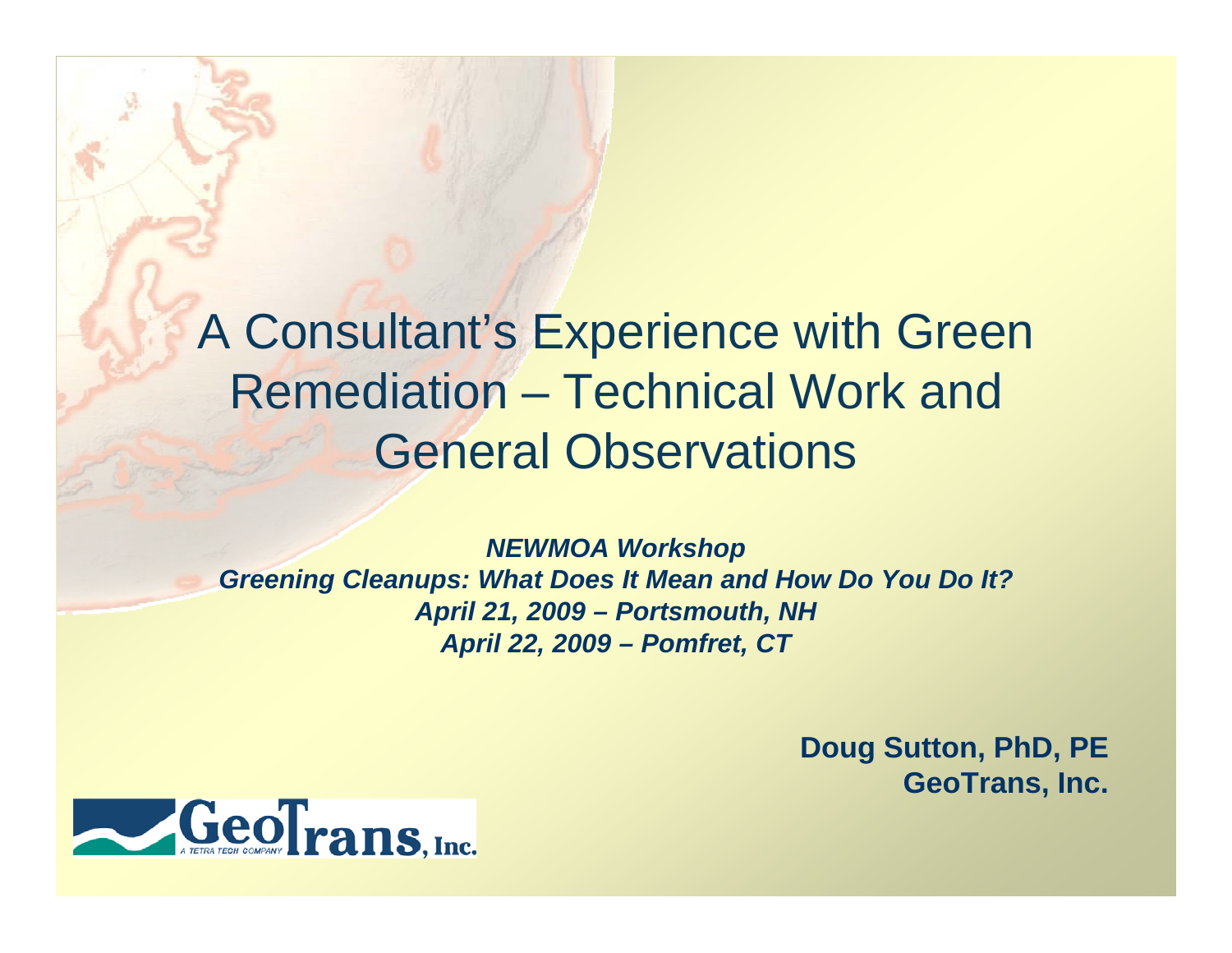## My Background

- ¾ Earth science and engineering education
- ¾ Two years of academic research on carbon budget and role of forests as carbon sources/sinks
- ¾ Approximately 10 years of experience with soil and groundwater remediation for EPA and private clients
- ¾Solar (PV) study, design, and installations in New Jersey
- ¾ Evaluations of solar (PV), solar thermal, CHP, geothermal heat pumps, and other green technologies for private developments
- ¾LEED™ Accredited Professional
- ¾Green remediation evaluations for EPA and RP's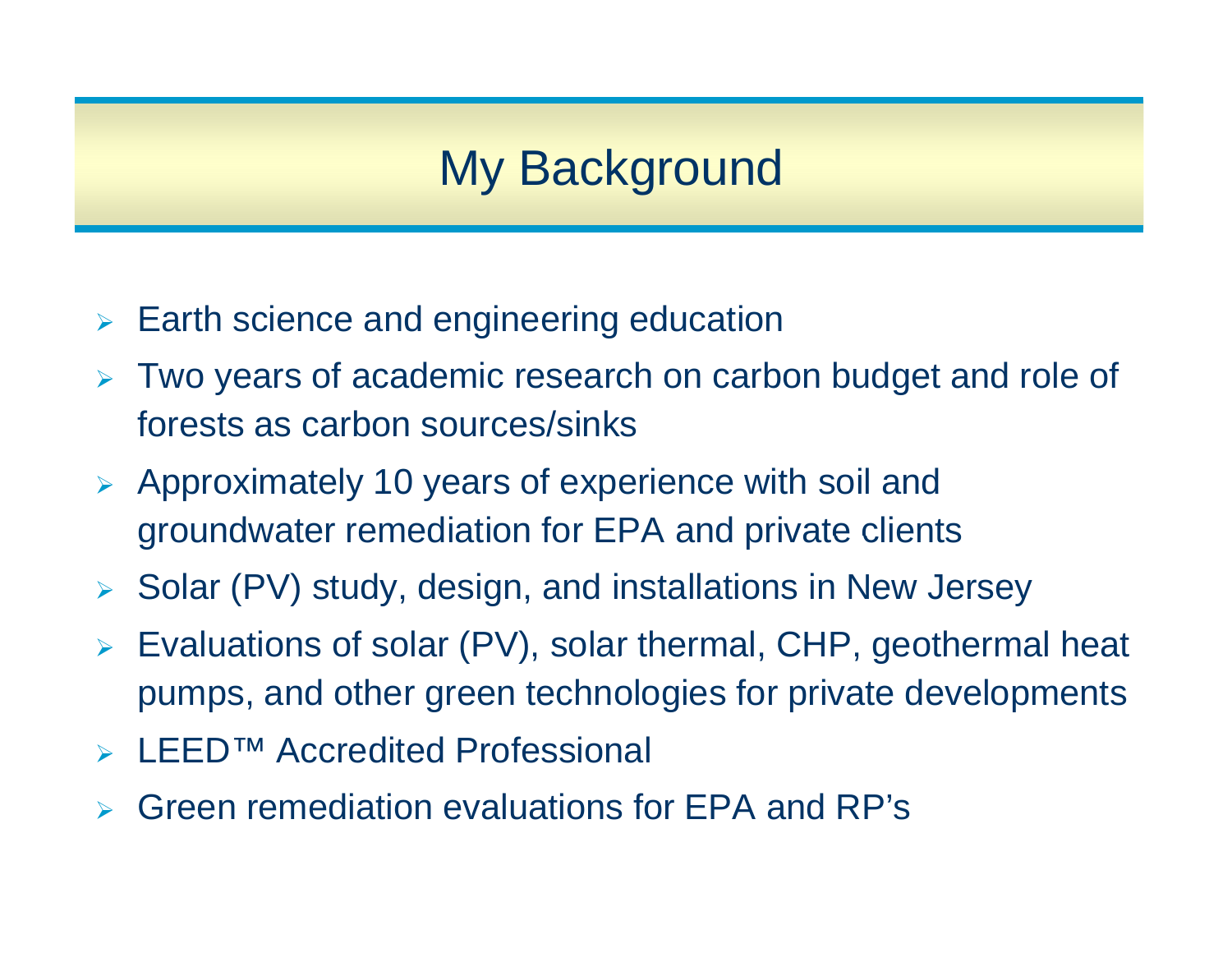## GeoTrans Background

- $\blacktriangleright$ Nation-wide consulting firm founded in 1979
- $\blacktriangleright$  Long-term work in the northeast as well as on some of the most complex environmental sites across the United States includin g the Savannah River Site, Love Canal, the Nevada Test Site, and the Rocky Mountain Arsenal
- $\blacktriangleright$  Extensive work for EPA in conducting third-party evaluations of Fund-lead sites
- $\blacktriangleright$  Extensive work for EPA in developing guidance documents including…
	- »*Elements for Effective Management of Operating Pump and Treat Systems*
	- »A Systematic Approach for Evaluation of Capture Zones at Pump and Treat Sites
- ¾ Wholly-owned subsidiary of Tetra Tech (NASDAQ: TTEK)
	- »ENR Ranked #6 in 2008 for overall Environmental Services
	- »ENR ranked #1 in 2008 for Water Water
	- »ENR ranked #1 in 2008 for Environmental Science.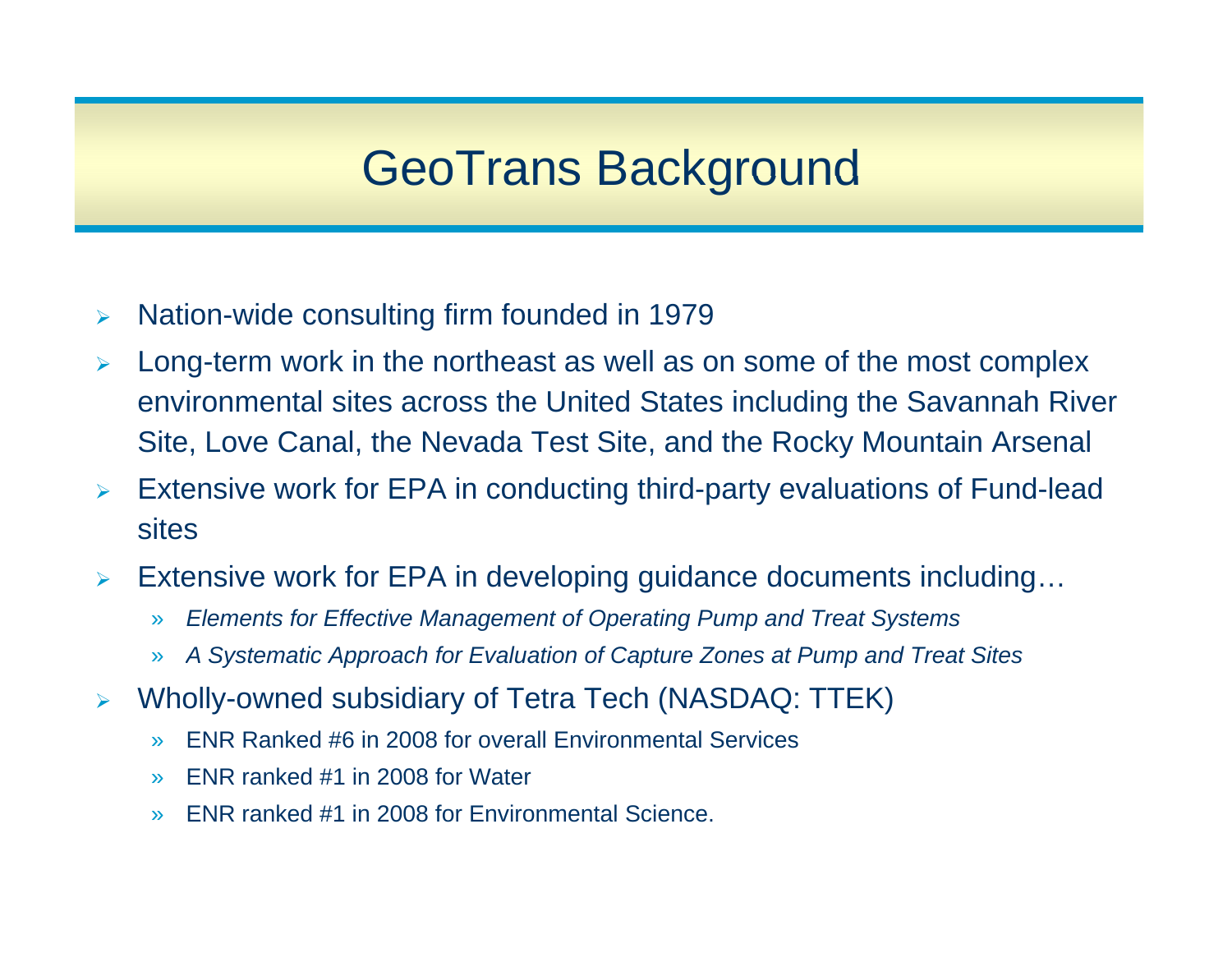### The Rise of Green Remediation

- ¾ We've seen several factors that have motivated various parties toward green remediation
	- »Conscientiousness about being good stewards of the environment
	- »Federal and State mandates related to sustainability
	- »Green remediation as a factor in negotiation with regulatory agency
	- »Evolution from broader corporate or organization sustainability mission
	- »**Marketing**
- $\blacktriangleright$  Evident in all sectors
	- »DoD developing its own sustainability evaluation tool
	- »» Private firms (RPs and their consultants) developing their own sustainability evaluation tools
	- »Requests for third-party green remediation evaluations by all sectors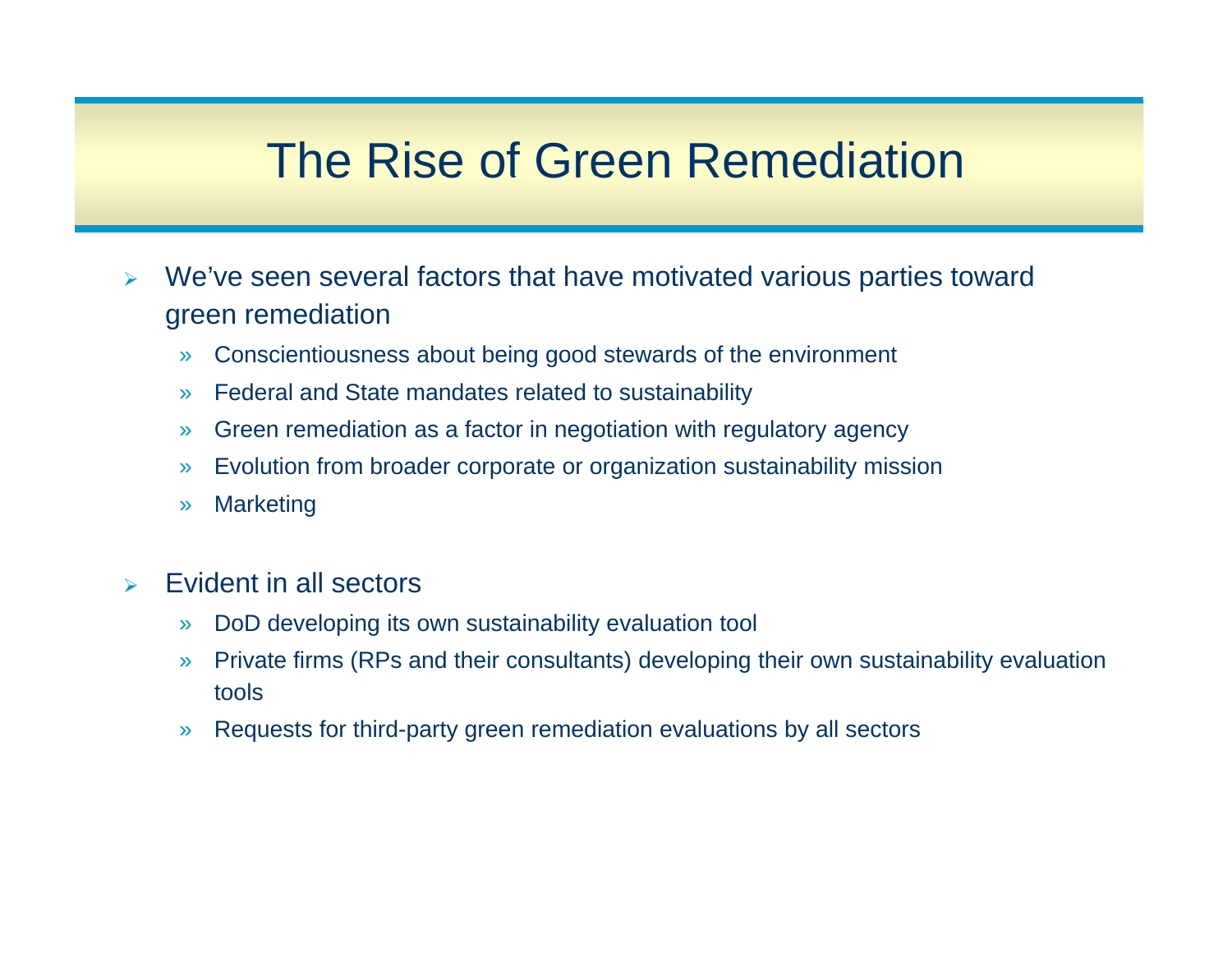## **GeoTrans Case Studies**

- ¾ Baird and McGuire
- ¾ An undisclosed real site (evaluation in process)
- ¾Innovative remedy #1 revisiting from a green perspective
- ¾ Innovative remedy #2 revisiting from a green perspective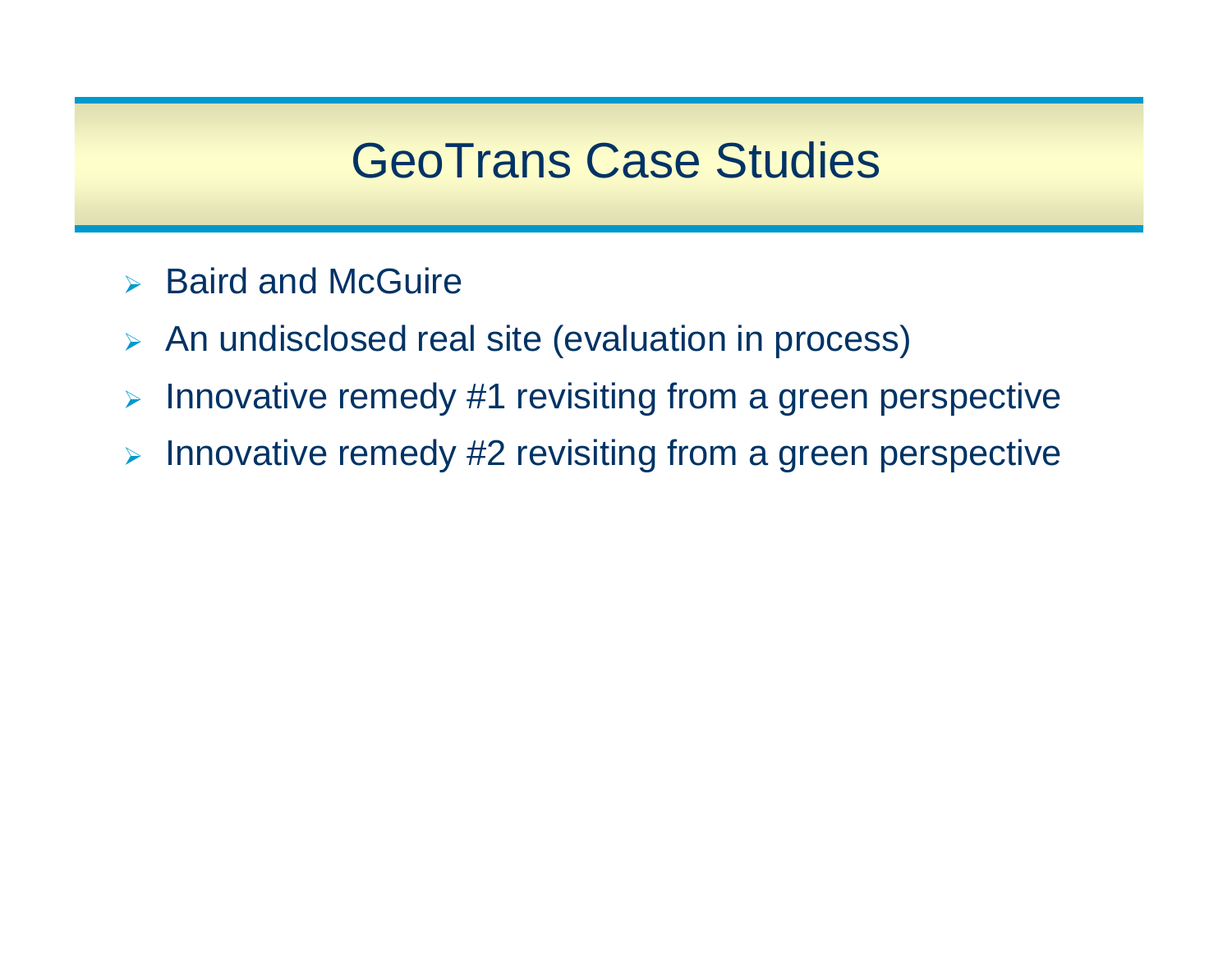# Baird and McGuire: Very Brief Background

- ¾ P&T system treating organics and arsenic
	- » Organics on the decline, but naphthalene still above standards and relatively extensive, diffuse plume
	- »Arsenic the continuing issue that will require long-term P&T
- ¾ RSE conducted in 2001, implementing recommendations and other work has led to a decrease in annual O&M costs from \$3.5 million to \$1 million
- $\blacktriangleright$ Adequate plume capture and protectiveness have been demonstrated
- ¾Recent focus by State on carbon footprint of remedy and continued inefficiency of GAC units…
	- » MADEP requests assistance in looking at alternatives to GAC units
	- » MADEP requests specific evaluation of concept to use CHP for heatenhanced air stripping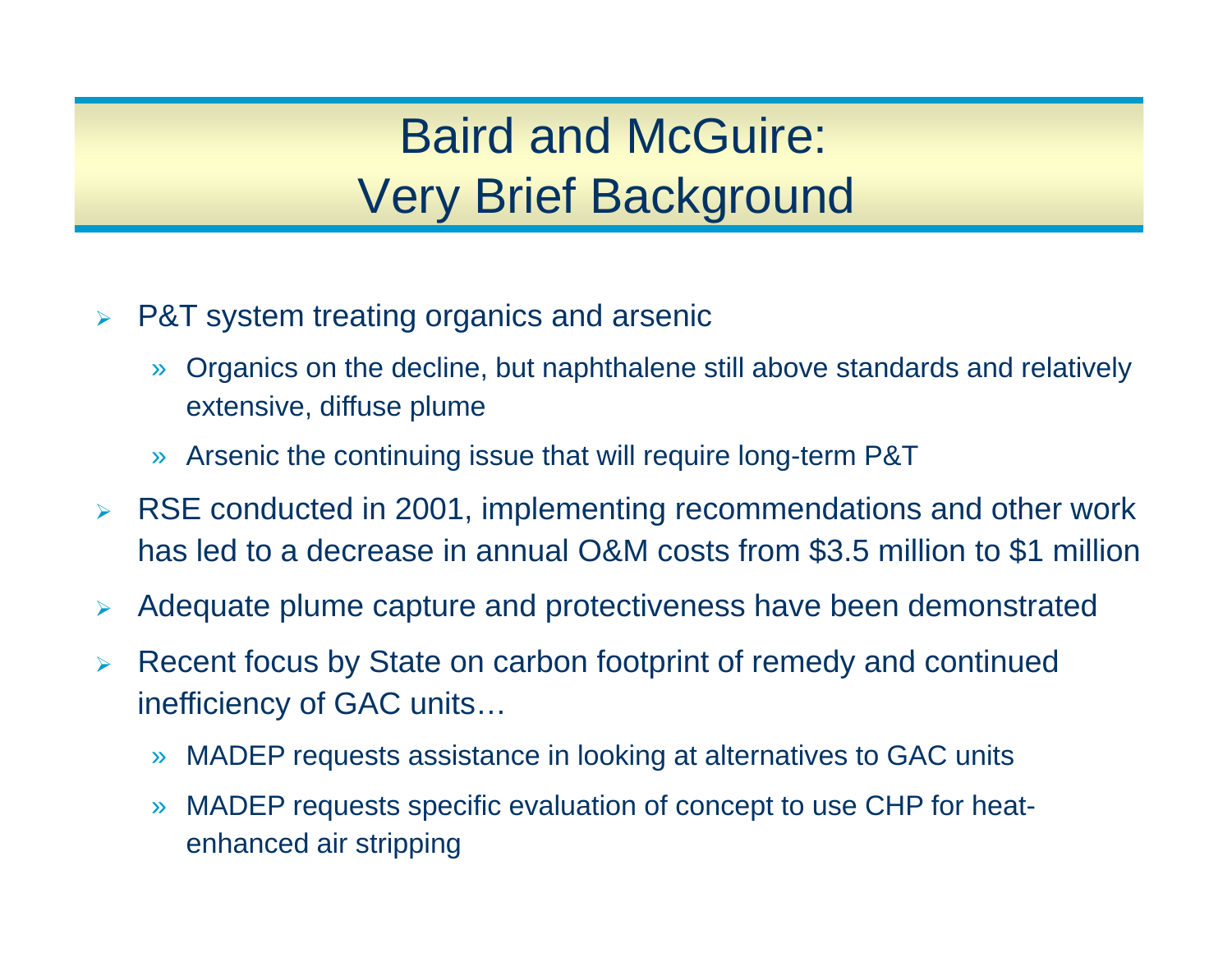## Baird and McGuire

## MA Focus on Energy and GHG Emissions

- $\blacktriangleright$ Conservation charge: utility audits and rebates
- ¾Renewable energy charge: funding through the MTC
- $\blacktriangleright$ ISO forward capacity market
- $\blacktriangleright$  Green Communities Act:
	- »RGGI: cap and trade allowances for generators larger than 25 MW
	- »Utilities required to purchase "negawatt" power
	- »Resources to communities for efficiency and renewable energy
	- »RPS expanded to include APS for CHP
- $\blacktriangleright$  Global Warming Solutions Act: 10% to 25% below 1990 by 2020, etc.
	- »Registration of emitters above 5,000 short tons/yr
	- » Mass DEP voluntary reporting with the Climate Registry includes Baird & McGuire emissions (general reporting protocol)
- $\blacktriangleright$  MEPA Policy: Governor's zero emissions building initiative, zero net energy buildings by 2030, Clean Energy BioFuels Act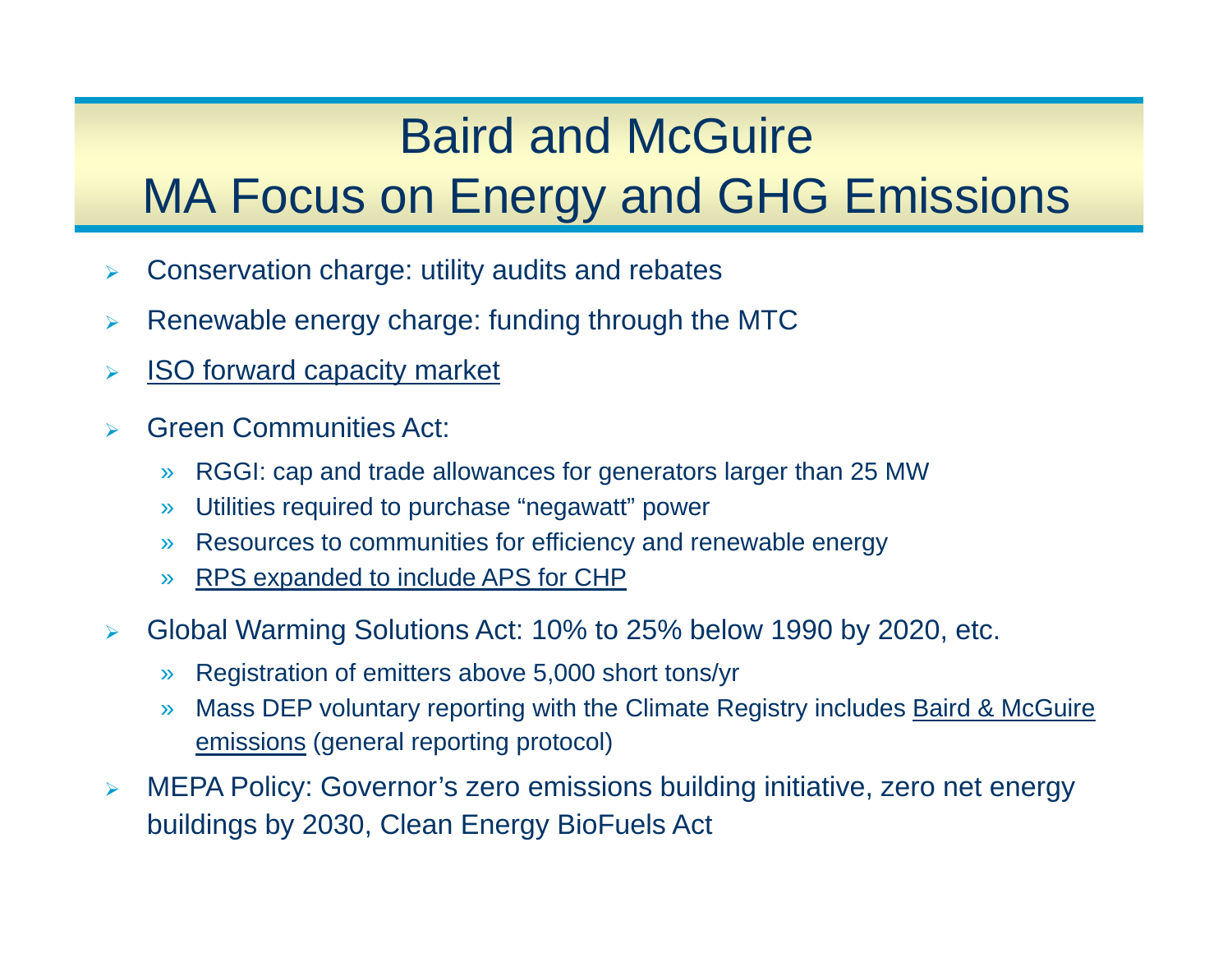#### **Treatment Process Flow**





*Average motor horsepower indicated in parentheses*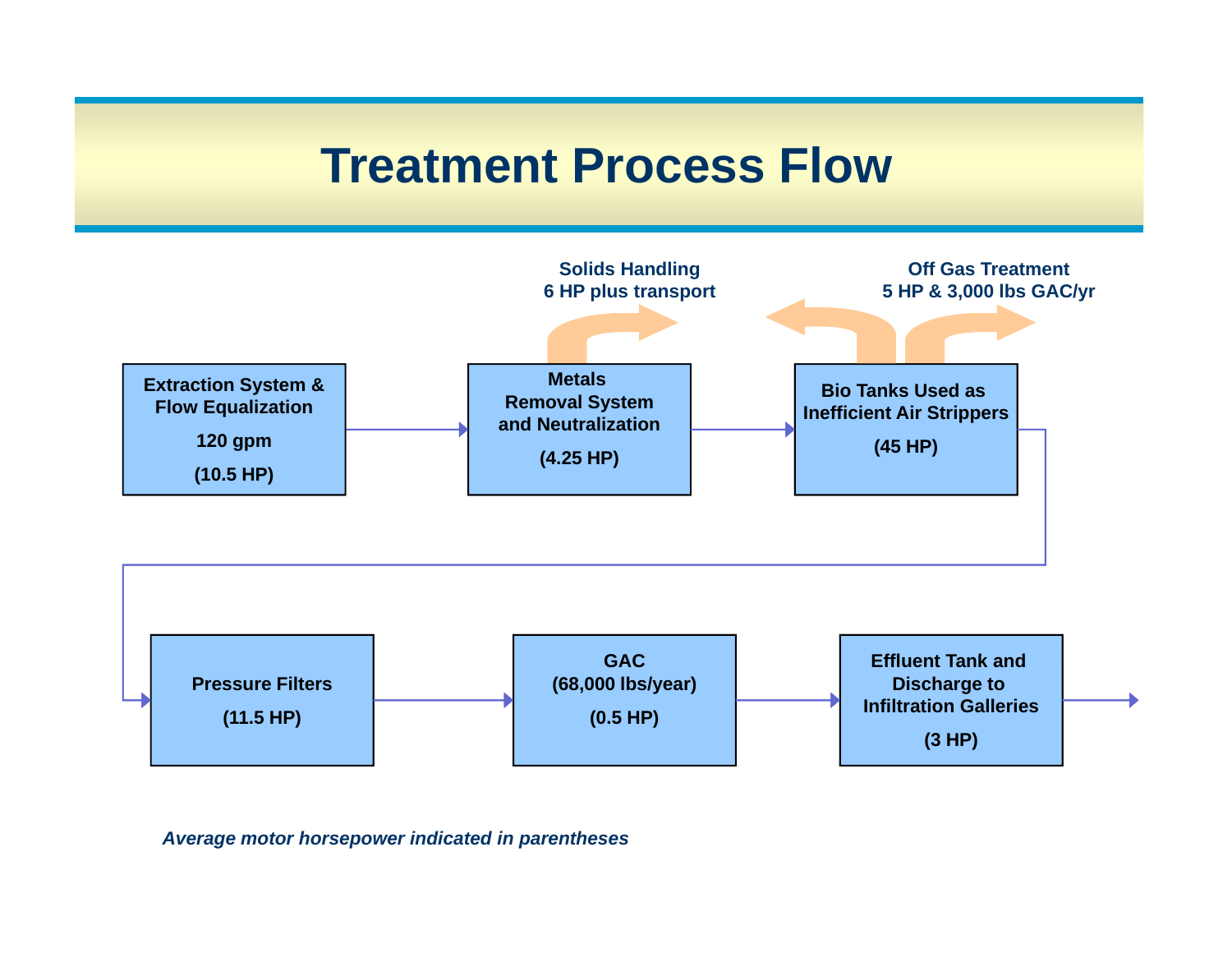#### Biotanks



- »Size: 172,458 gal (each)
- »Detention time: 28 hours at 100 gpm (each)
- »Blower size: 20 hp (each)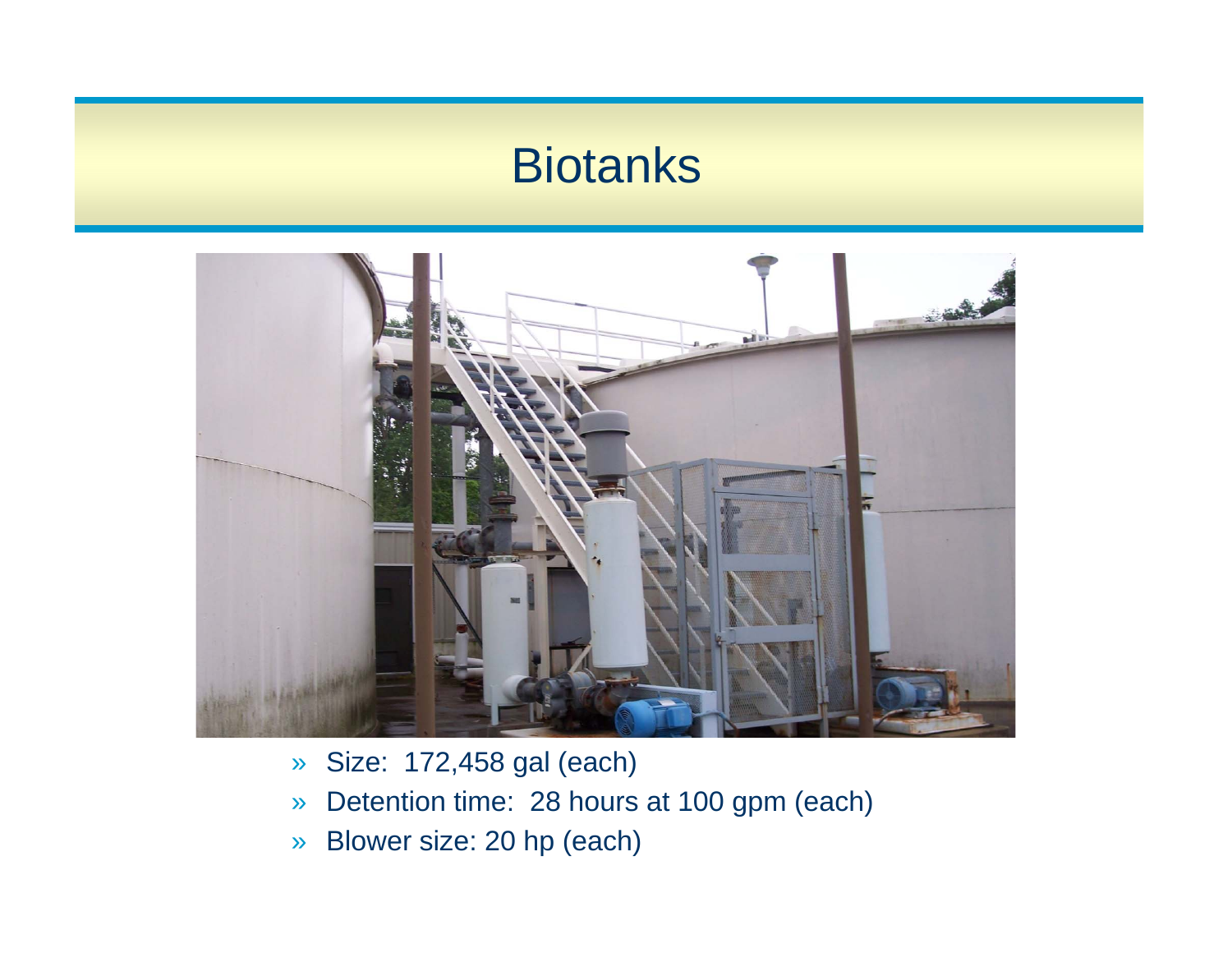### **Granular Activated Carbon**



» GAC size 10,000 lbs requires 8,000 to 8,500 lbs per change-out » Pressure drop from 2 psi to 15 psi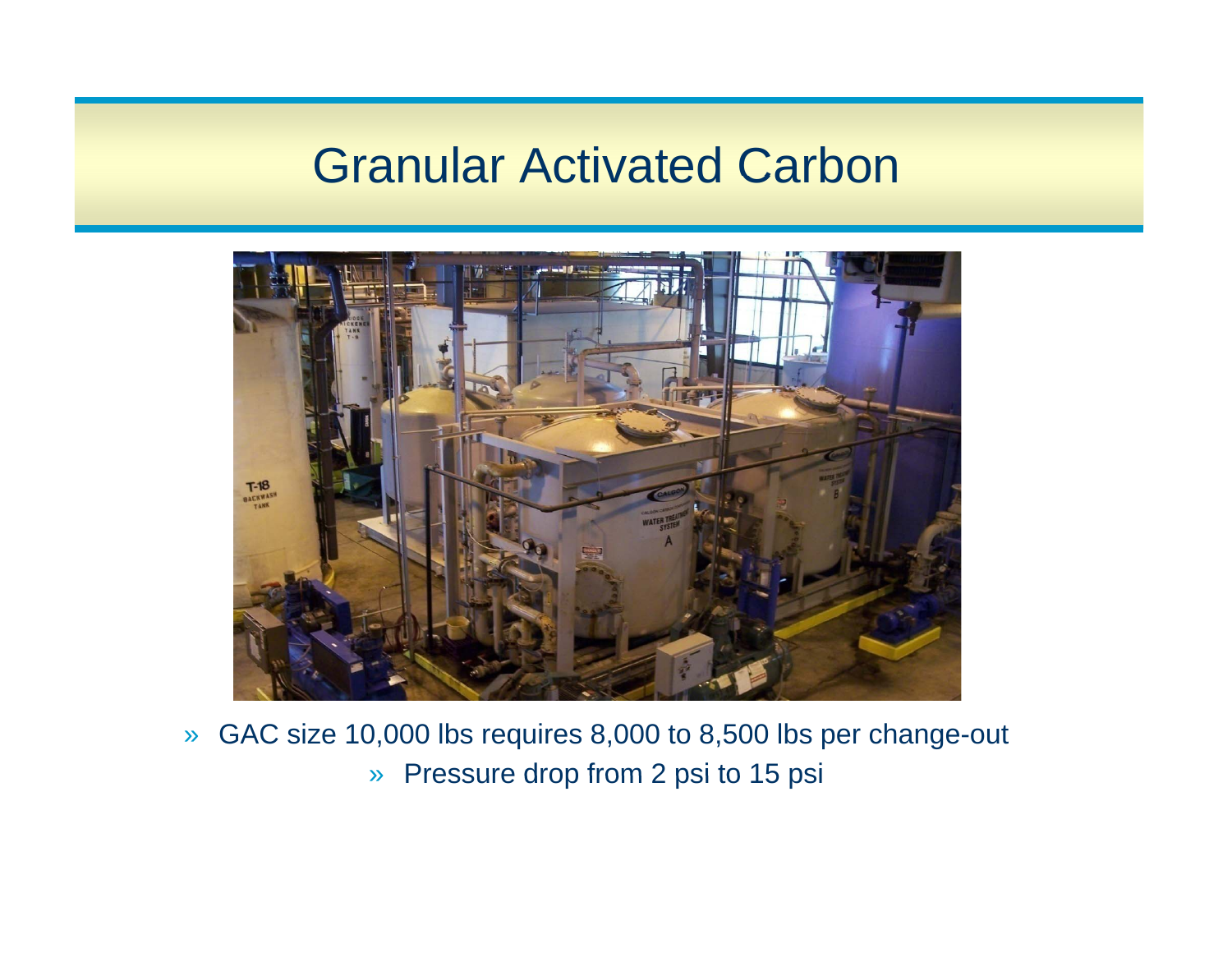## Monthly Energy Usage

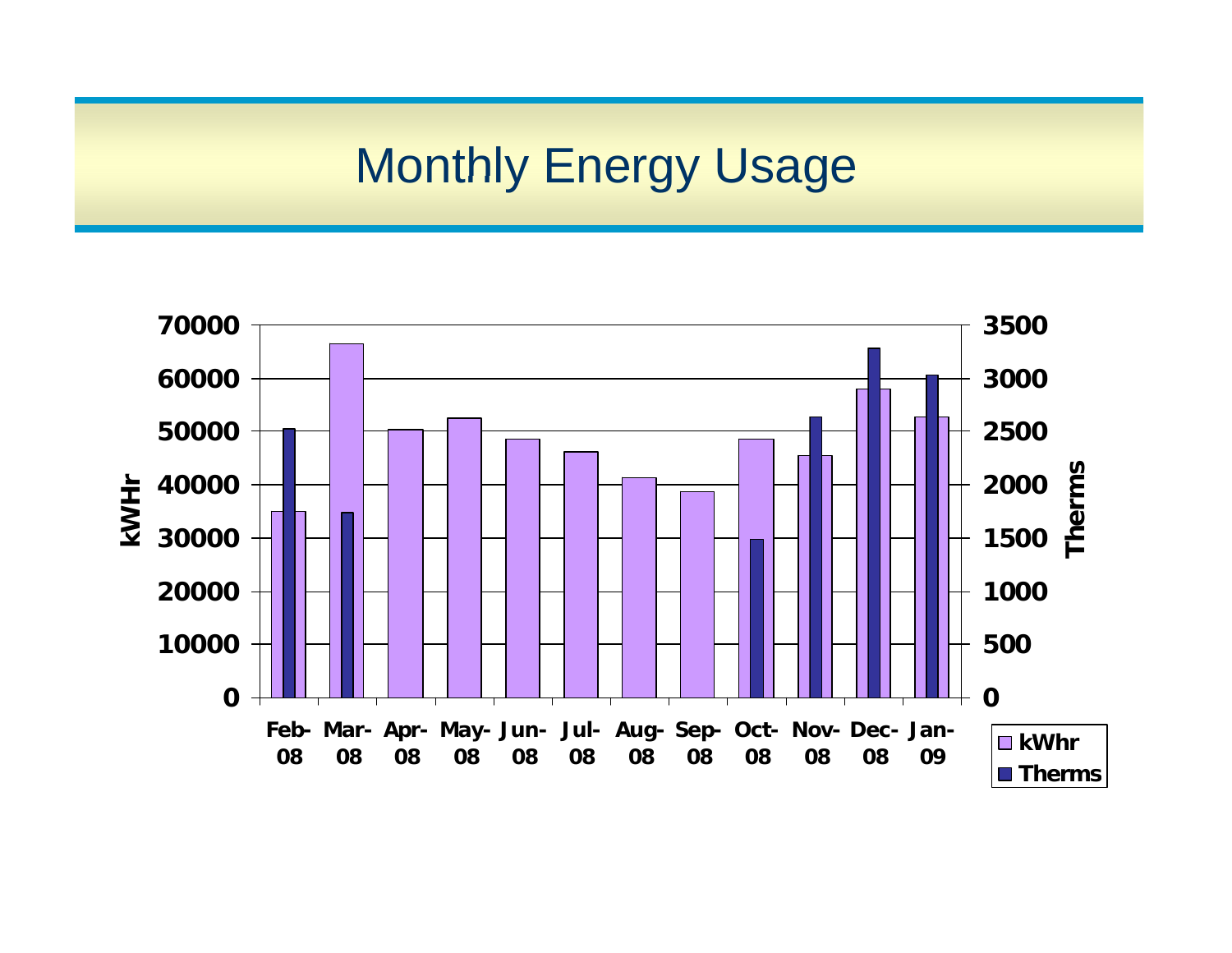## Concept of CHP at Baird & McGuire

- $\triangleright$  Quantify carbon footprint for current (baseline) system and various alternatives
- $\triangleright$  Quantify life-cycle costs/savings associated with baseline system and alternatives
- ¾ Compare results and consider other pros and cons
- ¾ Select the best overall approach that balances carbon footprint, cost, reliability, and ease of operation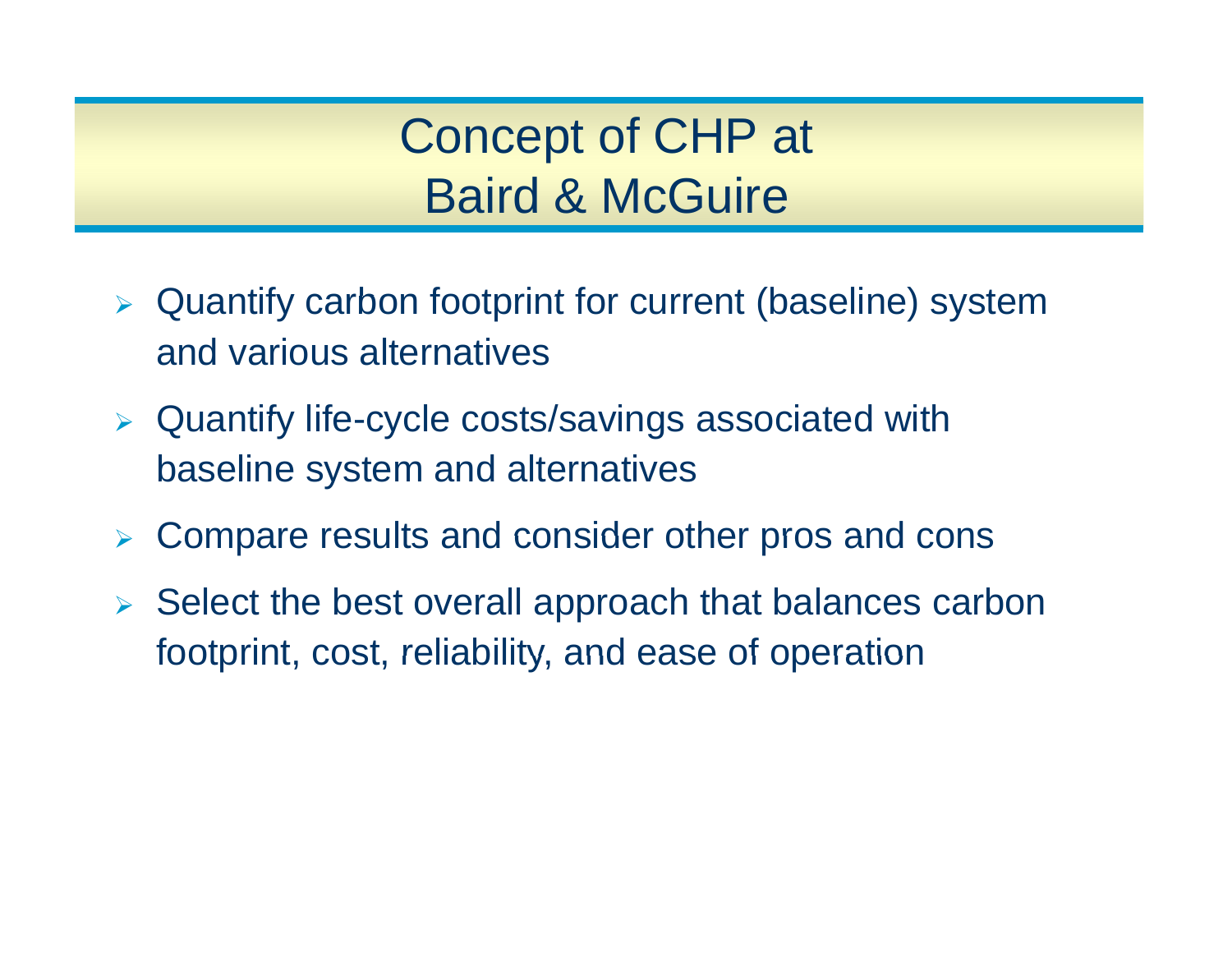#### Parameters for the Study

#### **> Carbon parameters**

- »Electricity: 1.48 lbs of  $CO<sub>2</sub>$  per kWh (eGRID 2005 for MA)
- »Natural gas: 12.2 lbs of  $CO<sub>2</sub>$  per therm (www.nrel.gov/lci)
- »GAC: 6.45 lbs of CO<sub>2</sub> per pound of GAC (discussion point)
- »» Travel: 40 lbs of  $CO<sub>2</sub>$  per site visit (based on approximately 2 gallons of gas per visit)

#### ¾ Cost parameters

- »Electricity: \$0.17/kWh (bills)
- »Natural gas: \$1.50/therm (bills)
- » GAC: \$1.04/lb (contract estimate)
- » Service tech visit: \$450 per visit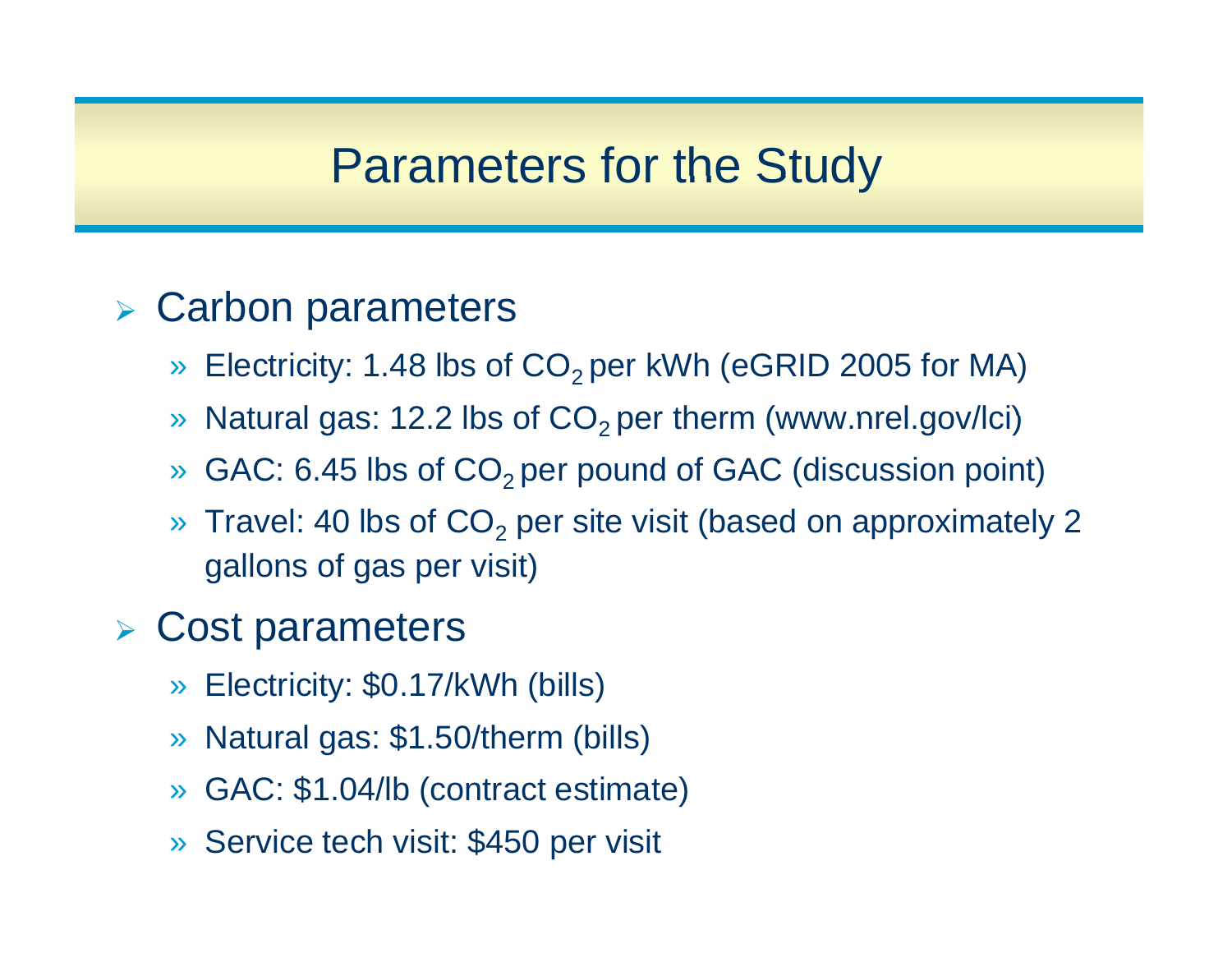## Breakdown of Current Carbon Footprint and O&M Cost

**Total O&M Cost: \$784,000 per year**



*O&M costs and carbon footprint (for remainder of presentation) are for O&M of treatment plant and do not include other site activities including groundwater sampling*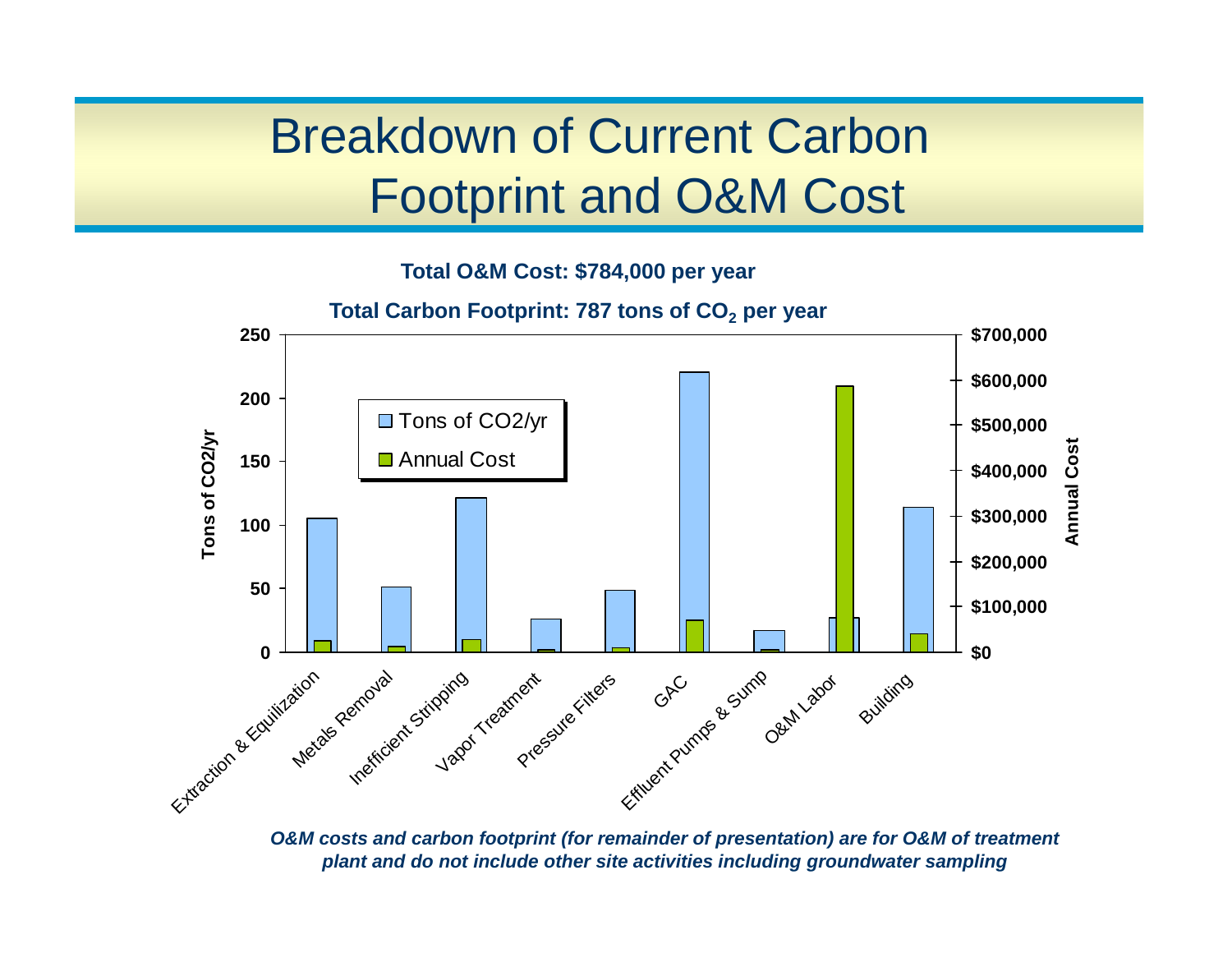## Preliminary Analysis

- ¾ The GAC has a high carbon footprint and a high cost (largely due to frequent change-outs)
- ¾ O&M labor costs are high, but the carbon footprint is relatively low
- ¾ Previous evaluations suggest capture is adequate but not much room for reducin g extraction rates. VFD's on all extraction pumps, so assumption is that there is little room for reducing energy usage for extraction
- $\blacktriangleright$ Inefficient air stripping has a substantial footprint
- ¾ Building footprint is also significant (18,700 therms of NG for heating, 75,000 kWh per year for ventilation, lighting, etc.)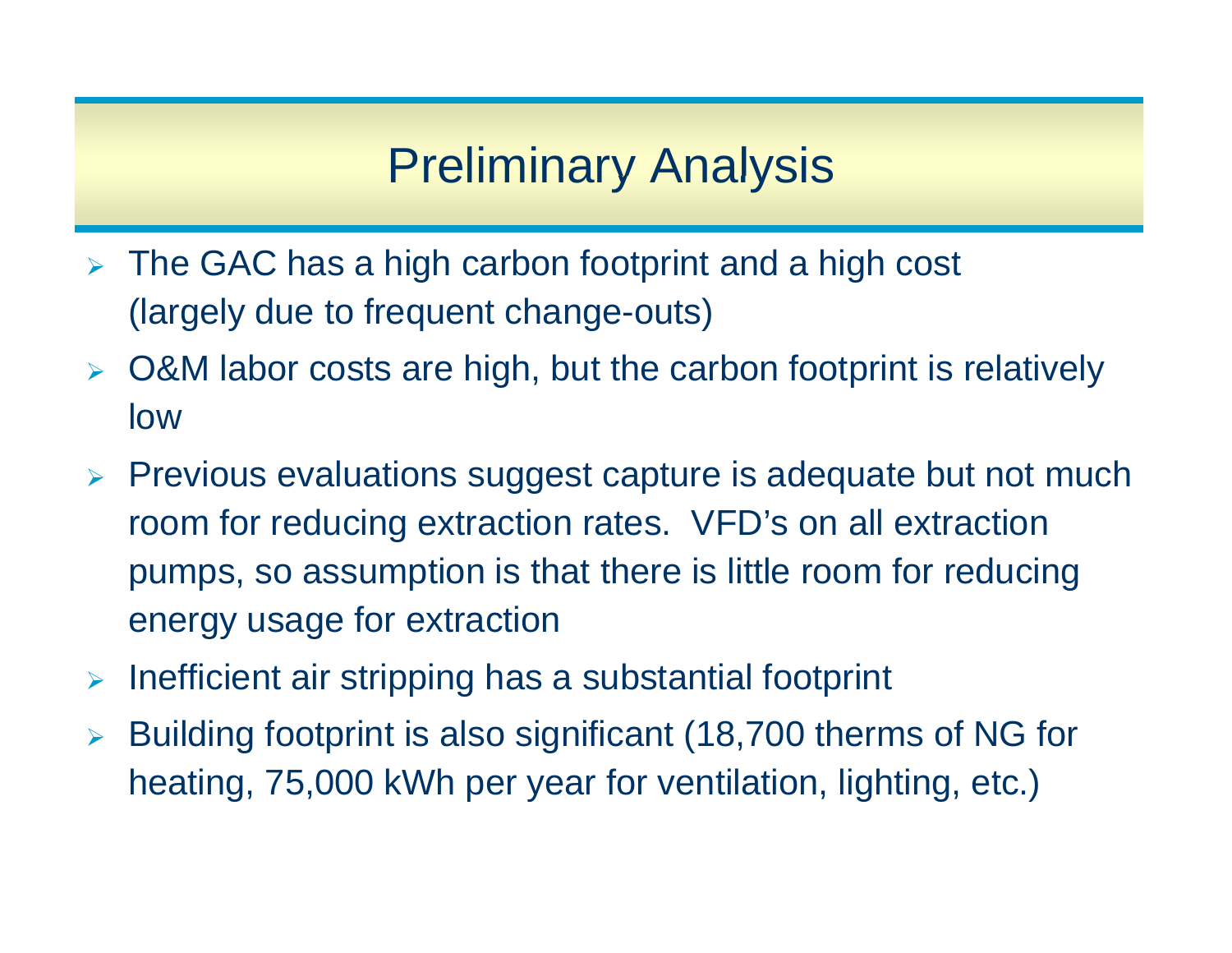## **Options**

- $\triangleright$  Eliminate stripping and go to GAC-only for treatment of organics, attempt to decrease GAC change-out frequency
- $\triangleright$  Eliminate GAC and go with stripping only
- ¾ Enhance stripping with waste heat from a combined heat and power unit
- ¾ Consider alternatives for building heating/cooling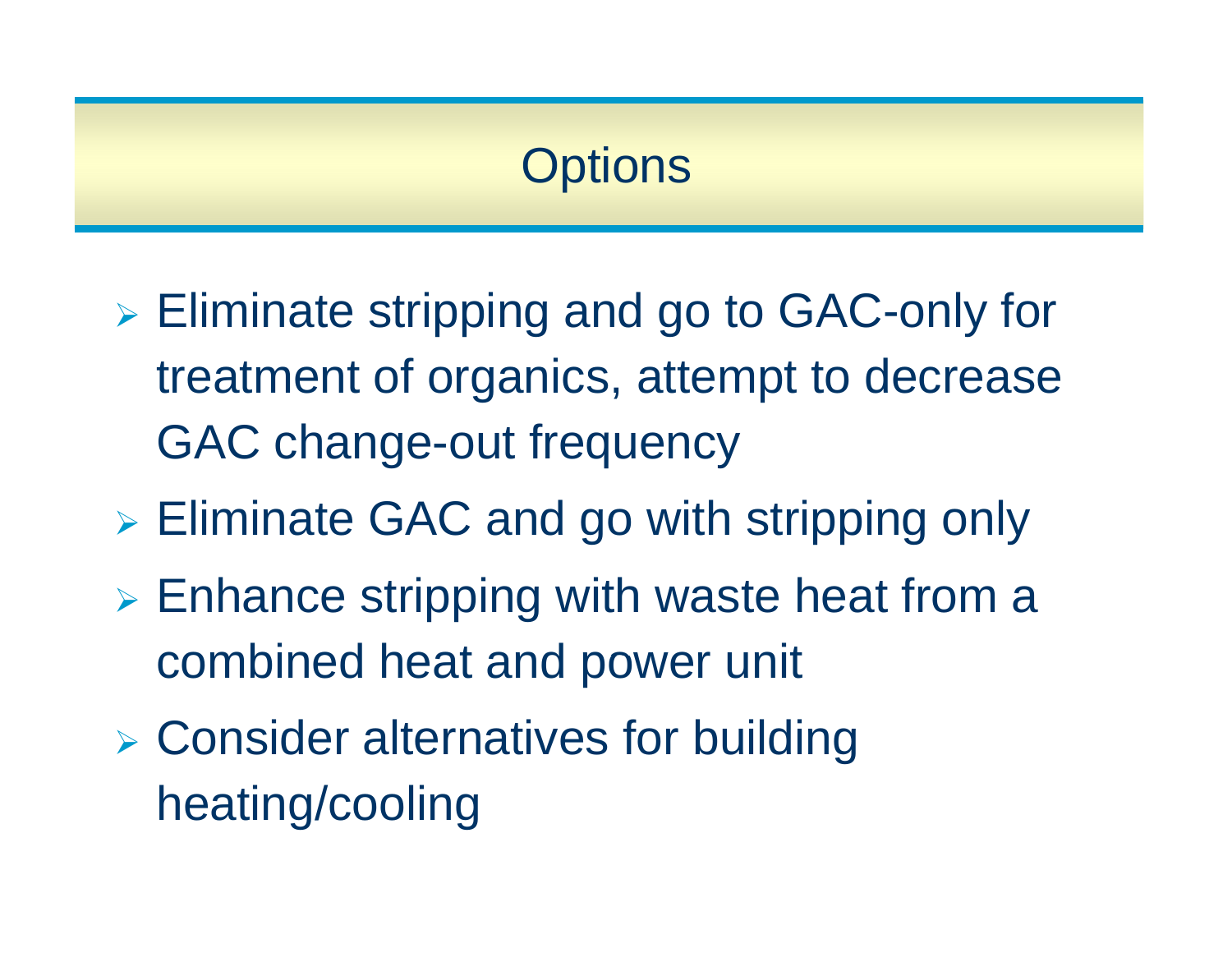### Breakdown for Various Options

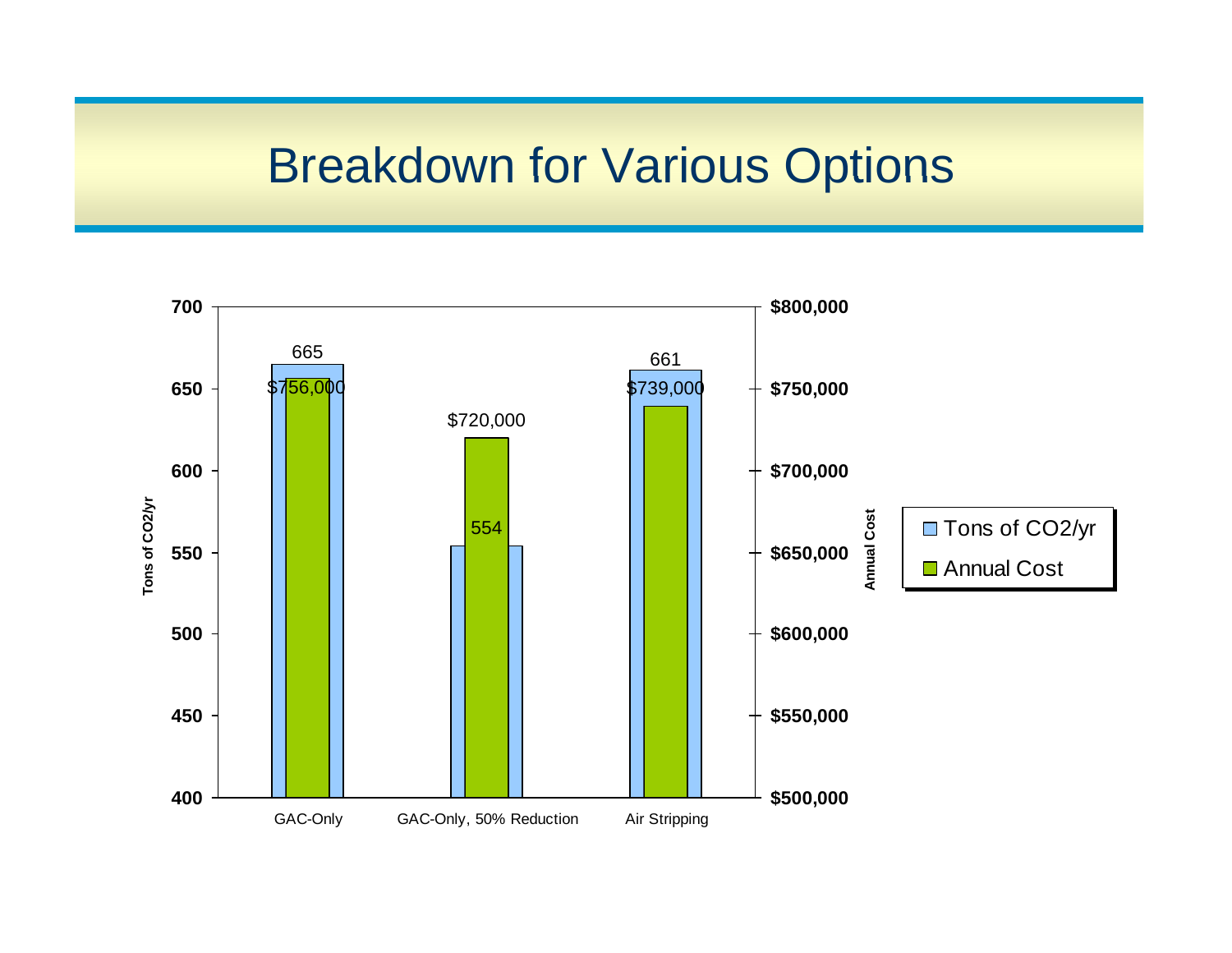## Stripping Effectiveness and Water Temperature

**Naphthalene Effluent Concentration vs. Water Temperature with Water Flow of 120 gpm, Air Flow of 900 cfm, 6 Trays, and an Influent Concentration of 800 ug/L**

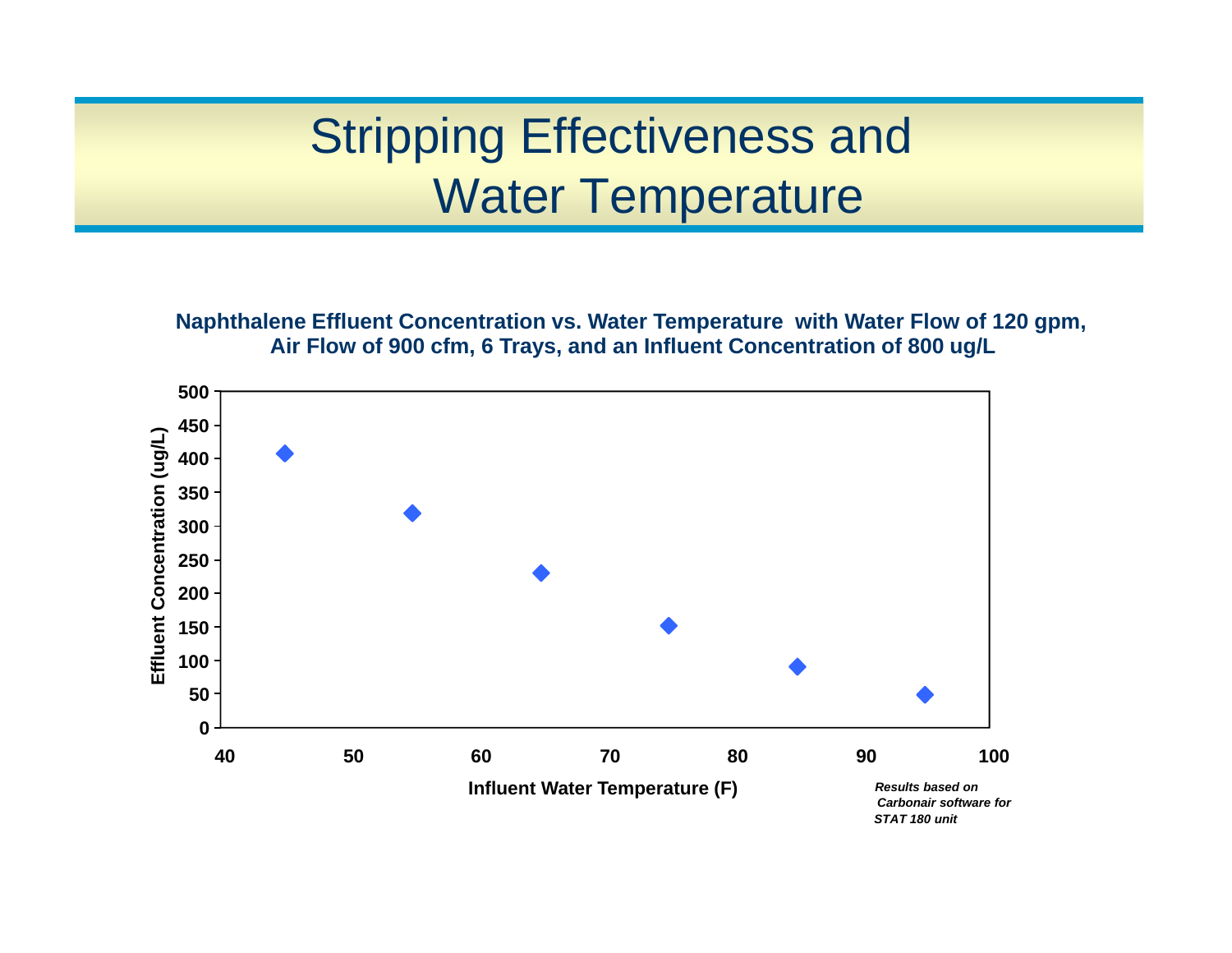## **Heat-Enhanced Air Stripping**



**1.96 MMBtuh**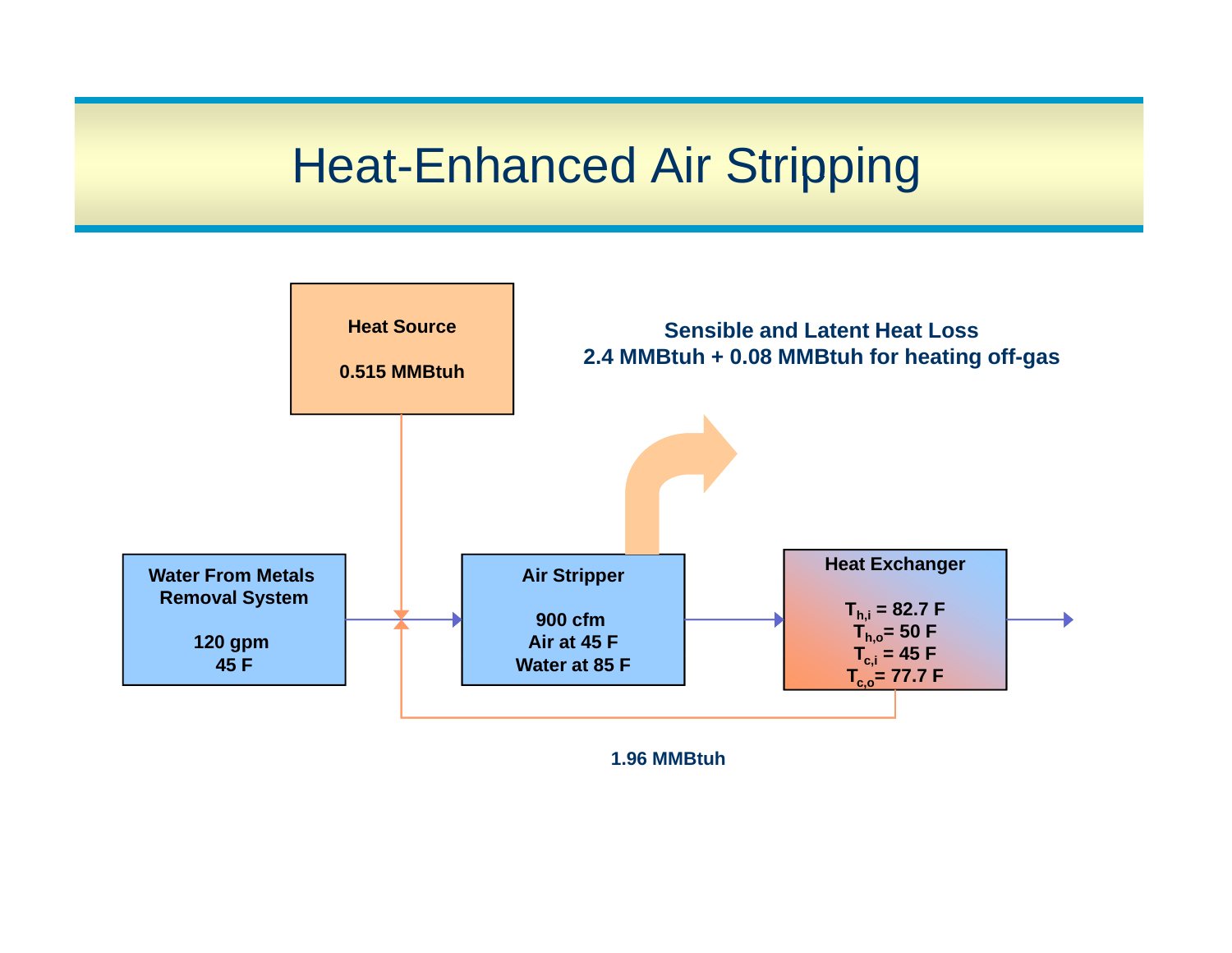#### **Combined Heat and Power**

- ¾ Generate electricity onsite with a natural gas powered generator
- $\blacktriangleright$  Rather than discharge heat to the atmosphere, use it for beneficial use
- ¾ Results in increased overall efficiency
- $\blacktriangleright$  Only makes sense if electrical demand and heating demand are present and appropriate

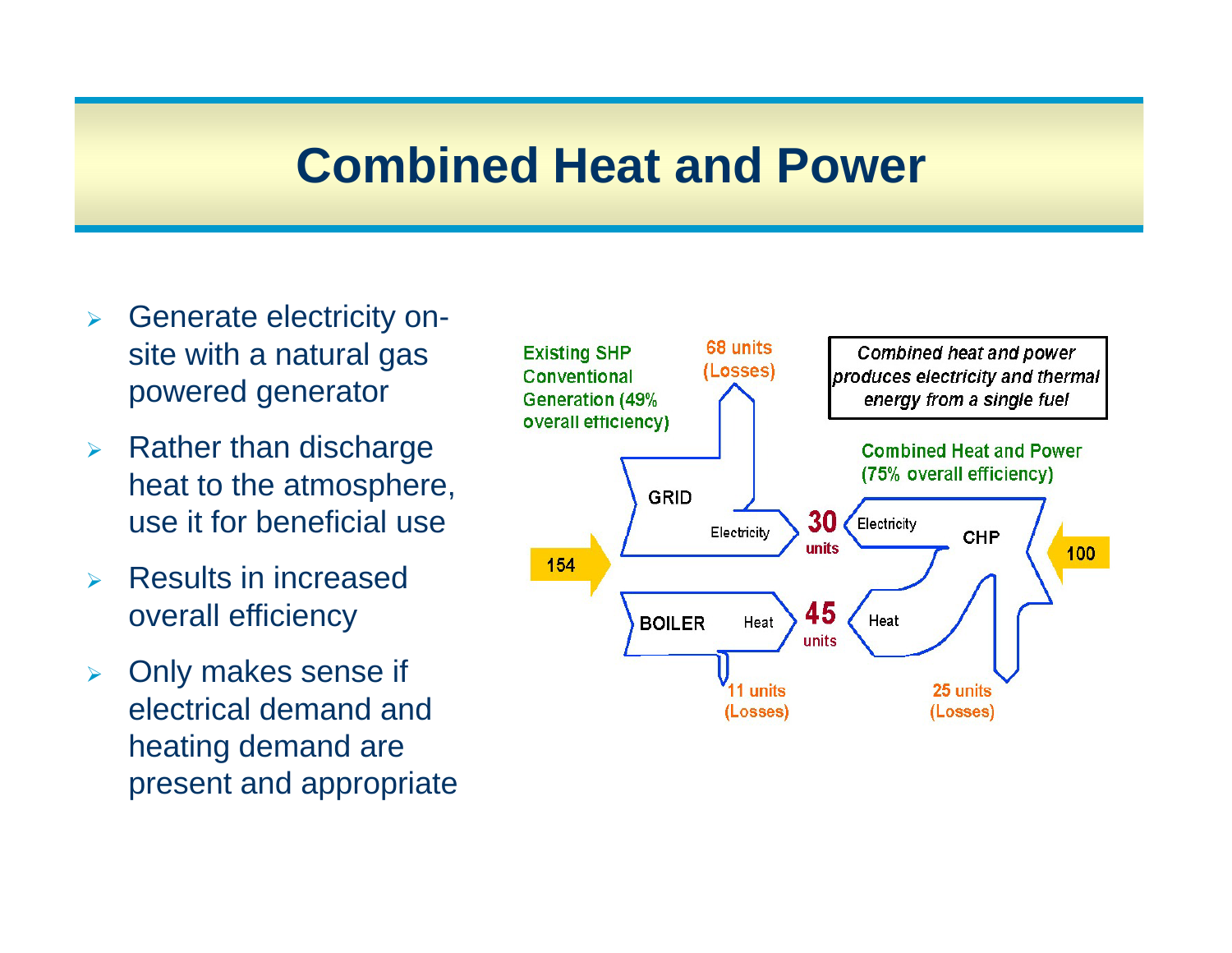### **CHP Heat-Enhanced Air Stripping**

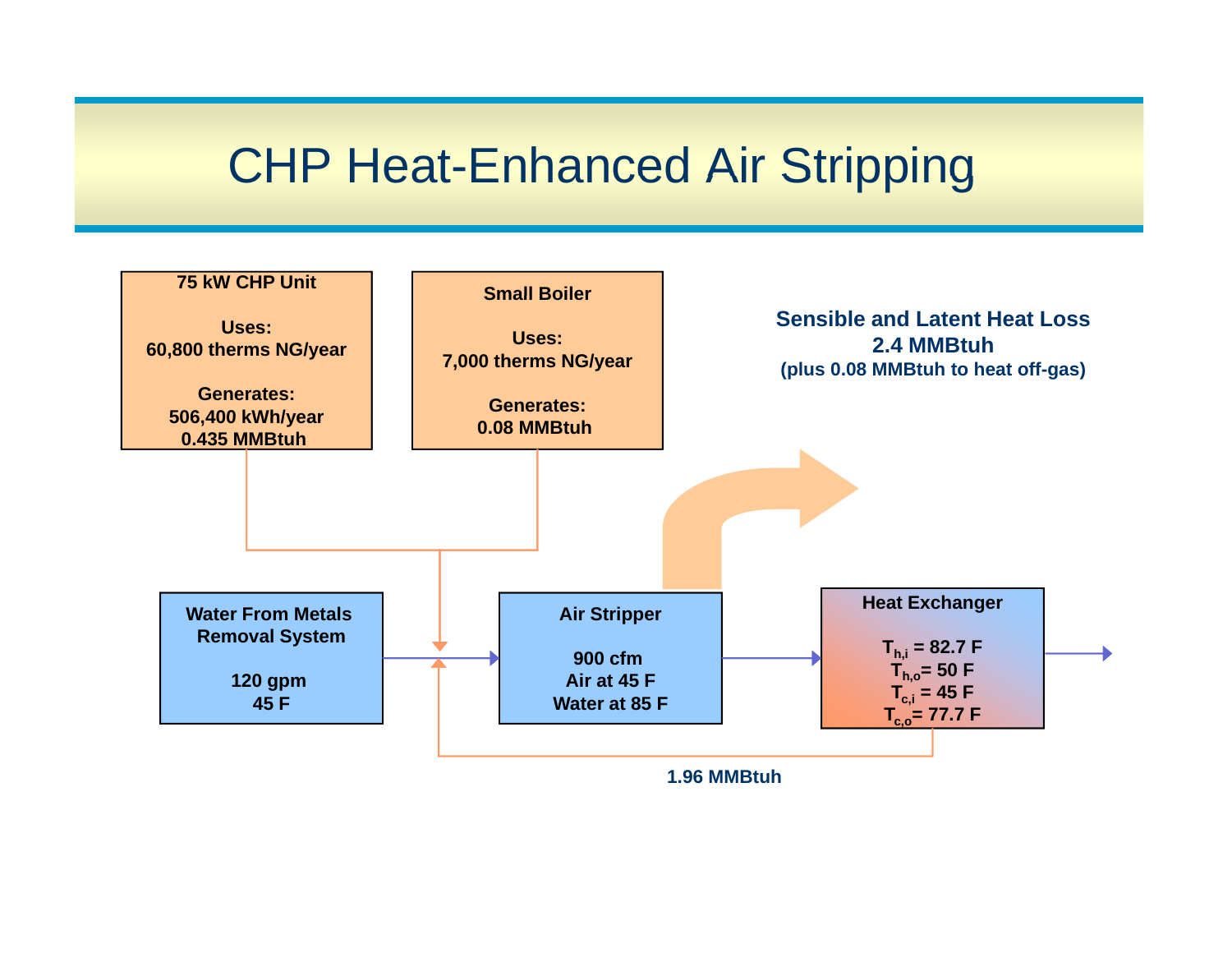### **CHP Option vs. Boiler Option**

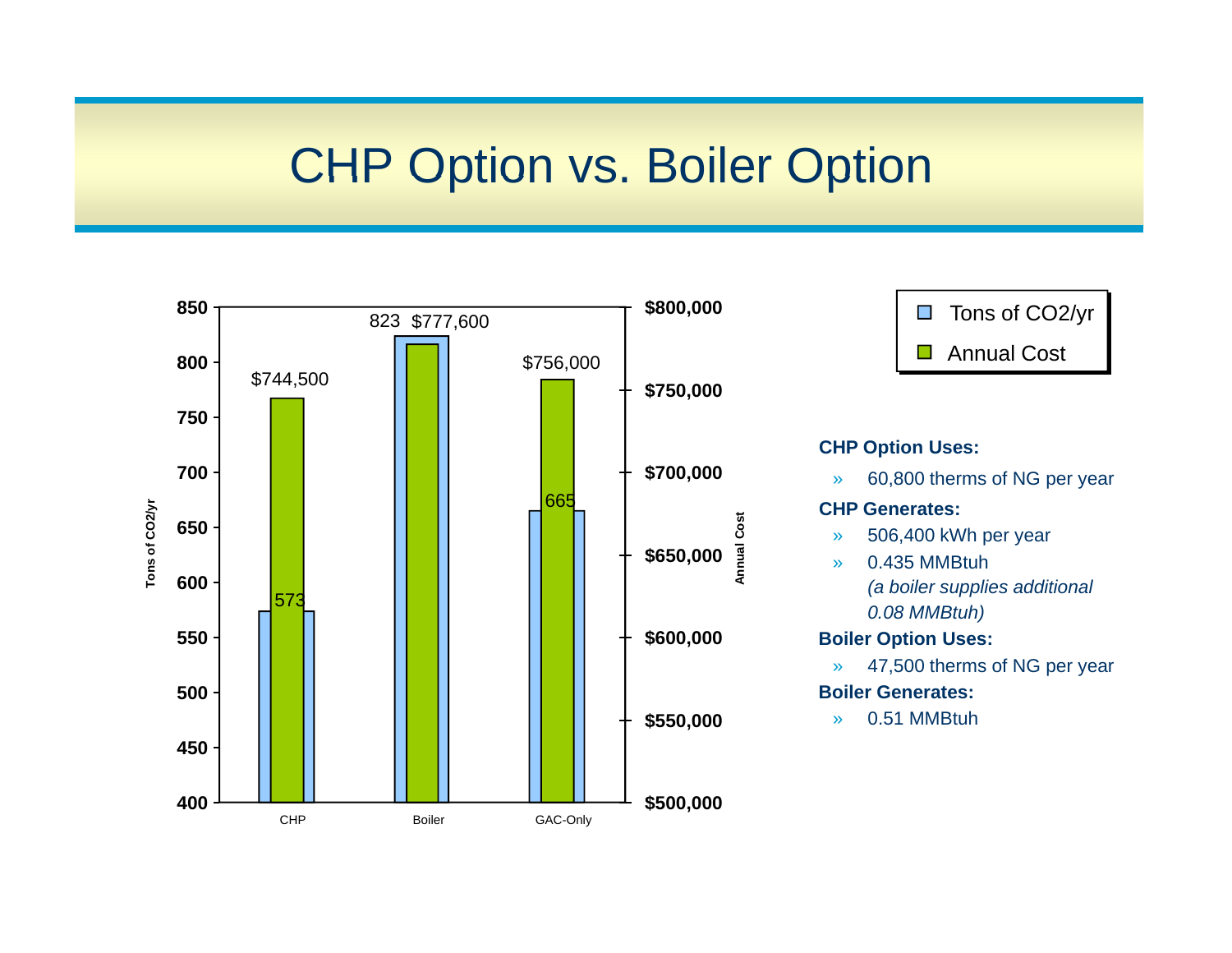## **Water Source Heat Pumps (Heating Mode Shown)**

- ¾ Similar concept to air conditioner or refrigerator but
	- »Heats instead of cools air
	- »Uses water not air as the heat source
- ¾Heat from water vaporizes refrigerant
- ¾Heat from condensing refrigerant is transferred to building via HVAC system
- ¾Heat is transferred via vaporization/condensation of refrigerant

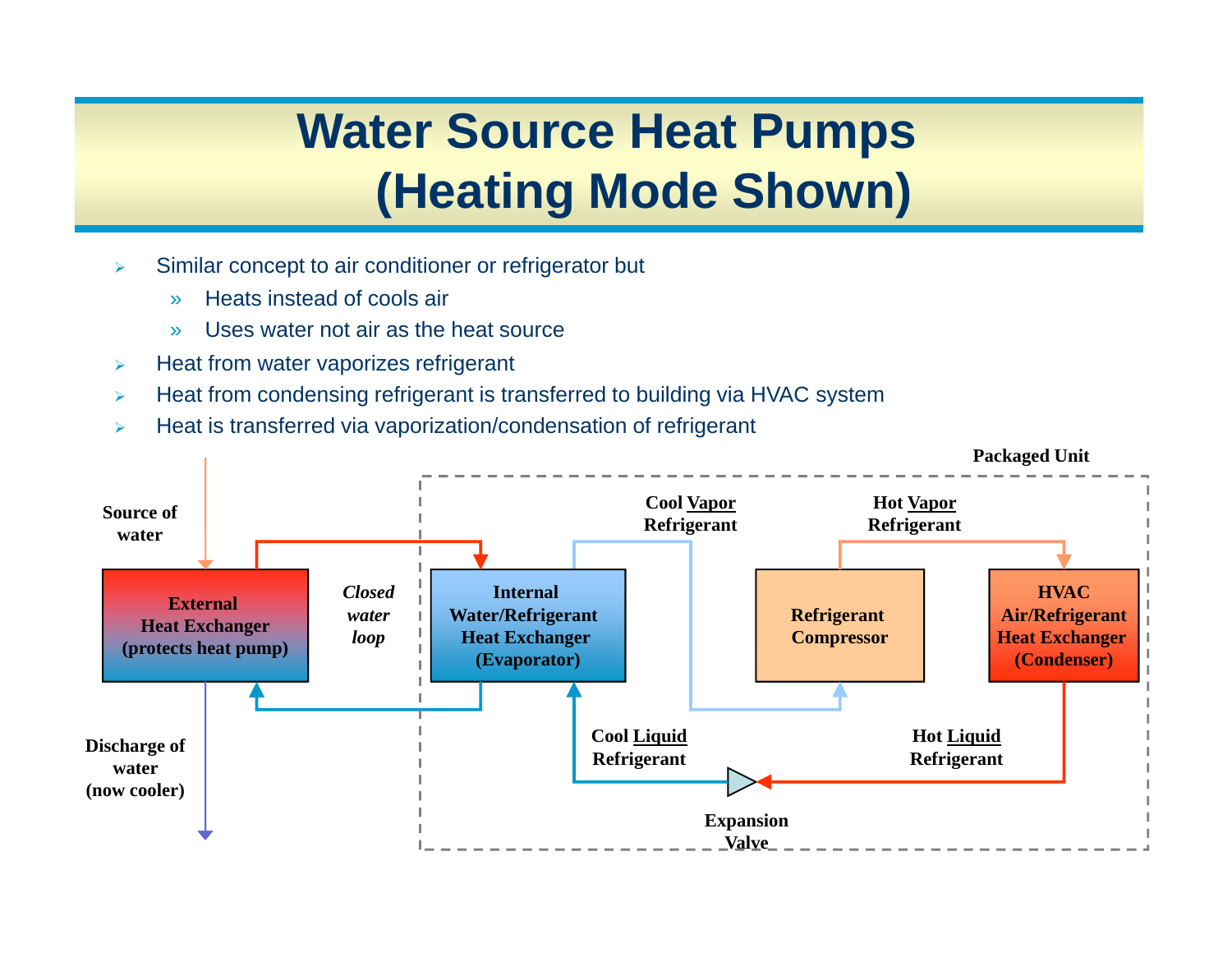#### CHP & Heat Pump

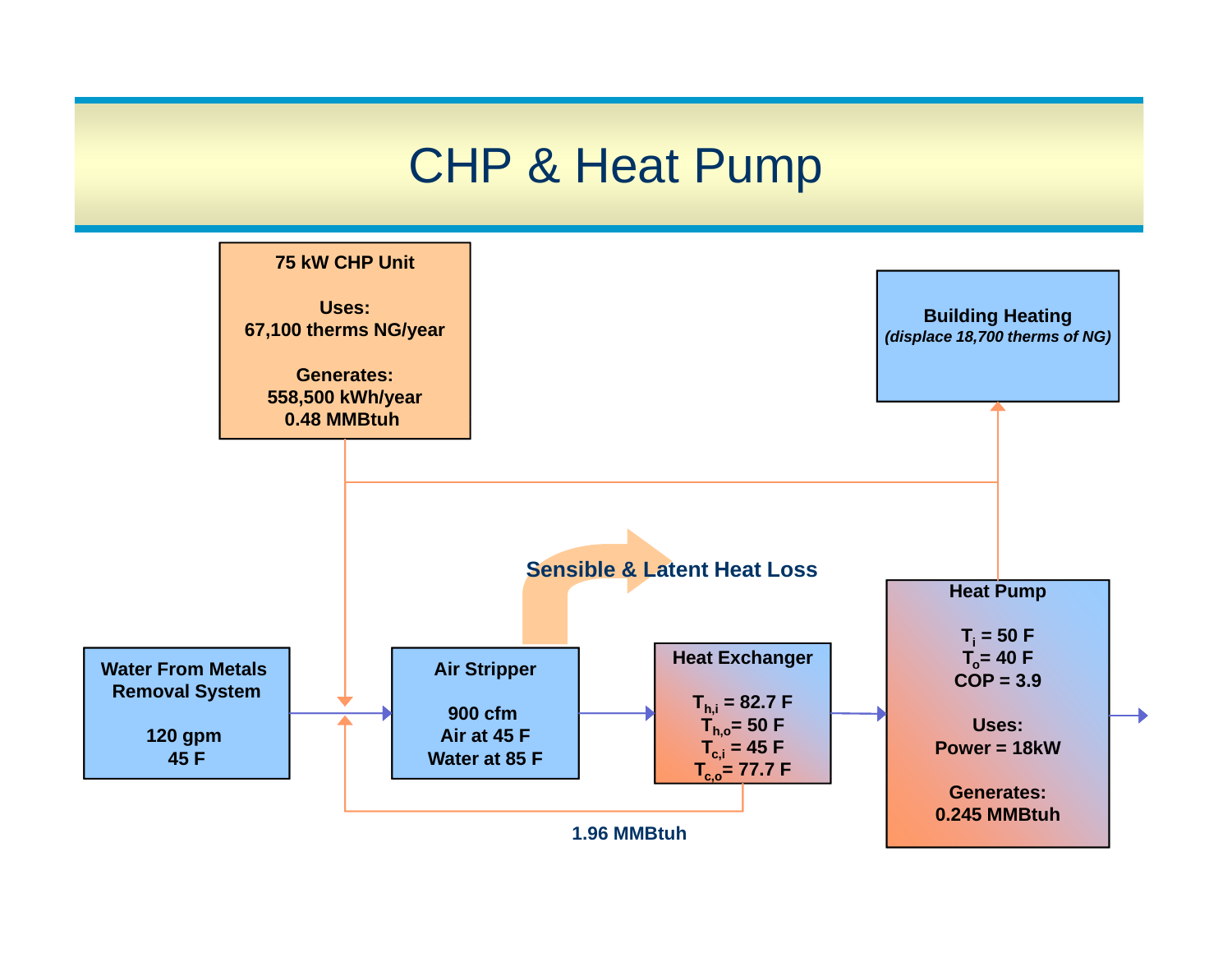# CHP Option With and Without Heat Pump

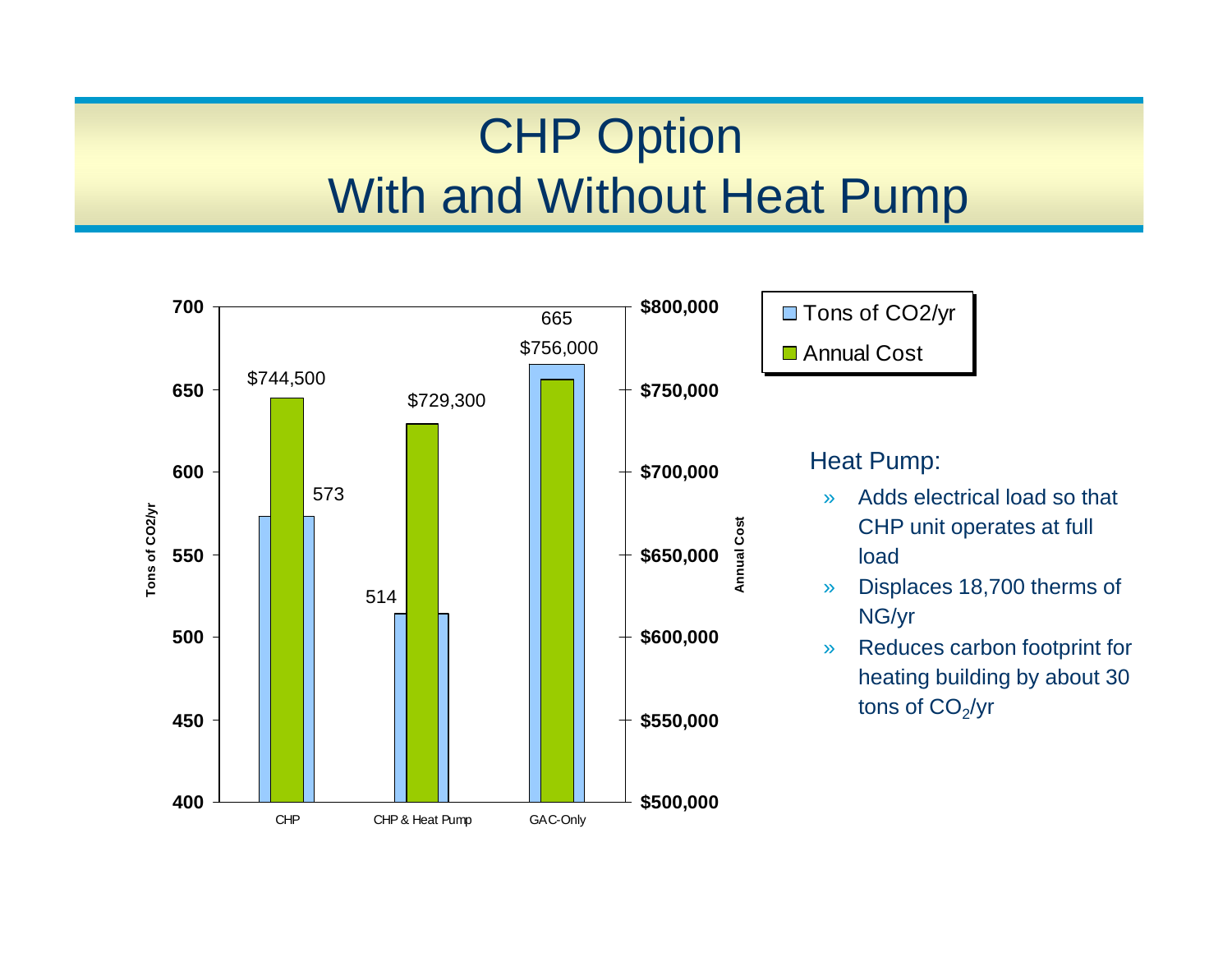# % Reductions for Carbon Footprint and Cost

|                             | % Reduction                       |                               |
|-----------------------------|-----------------------------------|-------------------------------|
| <b>Option</b>               | <b>Carbon</b><br><b>Footprint</b> | <b>Annual O&amp;M</b><br>Cost |
| <b>GAC-only</b>             | 16%                               | 4%                            |
| <b>Air Stripping</b>        | 16%                               | 6%                            |
| <b>CHP</b>                  | 27%                               | 5%                            |
| GAC-only (50%<br>reduction) | 29%                               | 9%                            |
| <b>CHP &amp; Heat pump</b>  | 35%                               | 7%                            |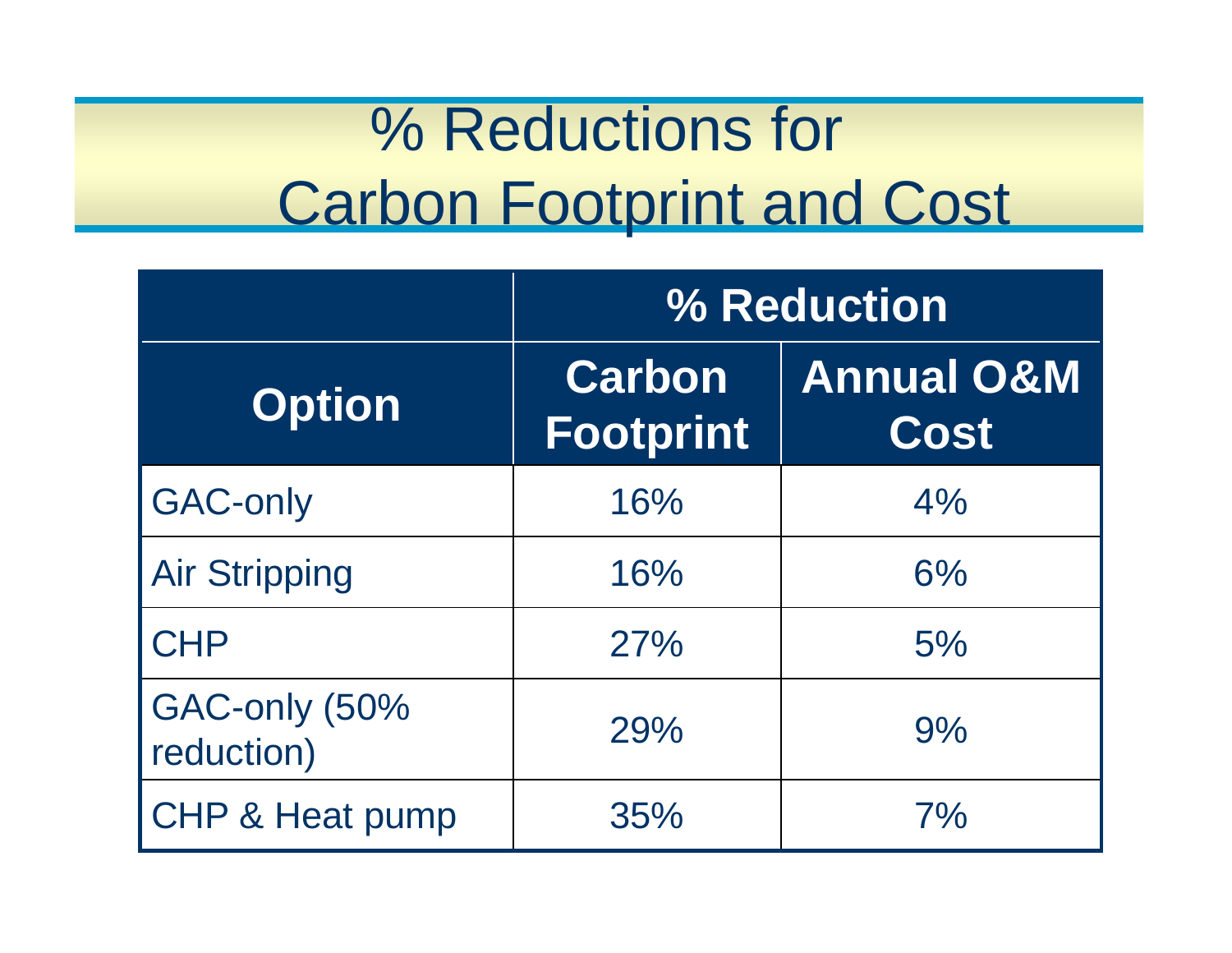### Payback of Various Options

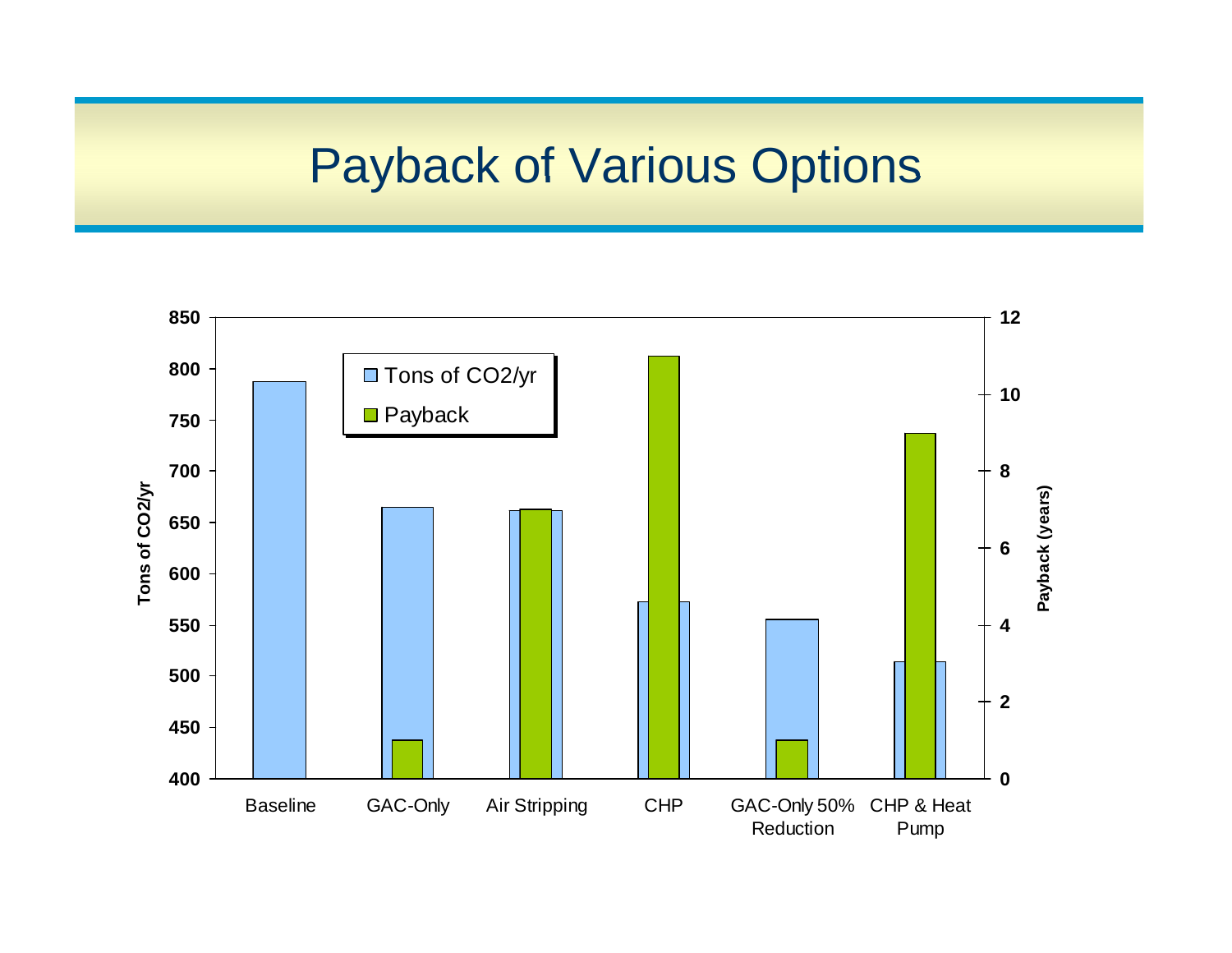## Conclusions Regarding Site

- **Example GAC performance** 
	- » Clarifier sizing
	- » Metals removal chemistry
	- » Filter effectiveness
	- » Backwashing effectiveness
- ¾ Depending on GAC results pilot air stripping with and without heating
- > Depending on pilot results consider CHP option but concern regarding potential future reduced standards for naphthalene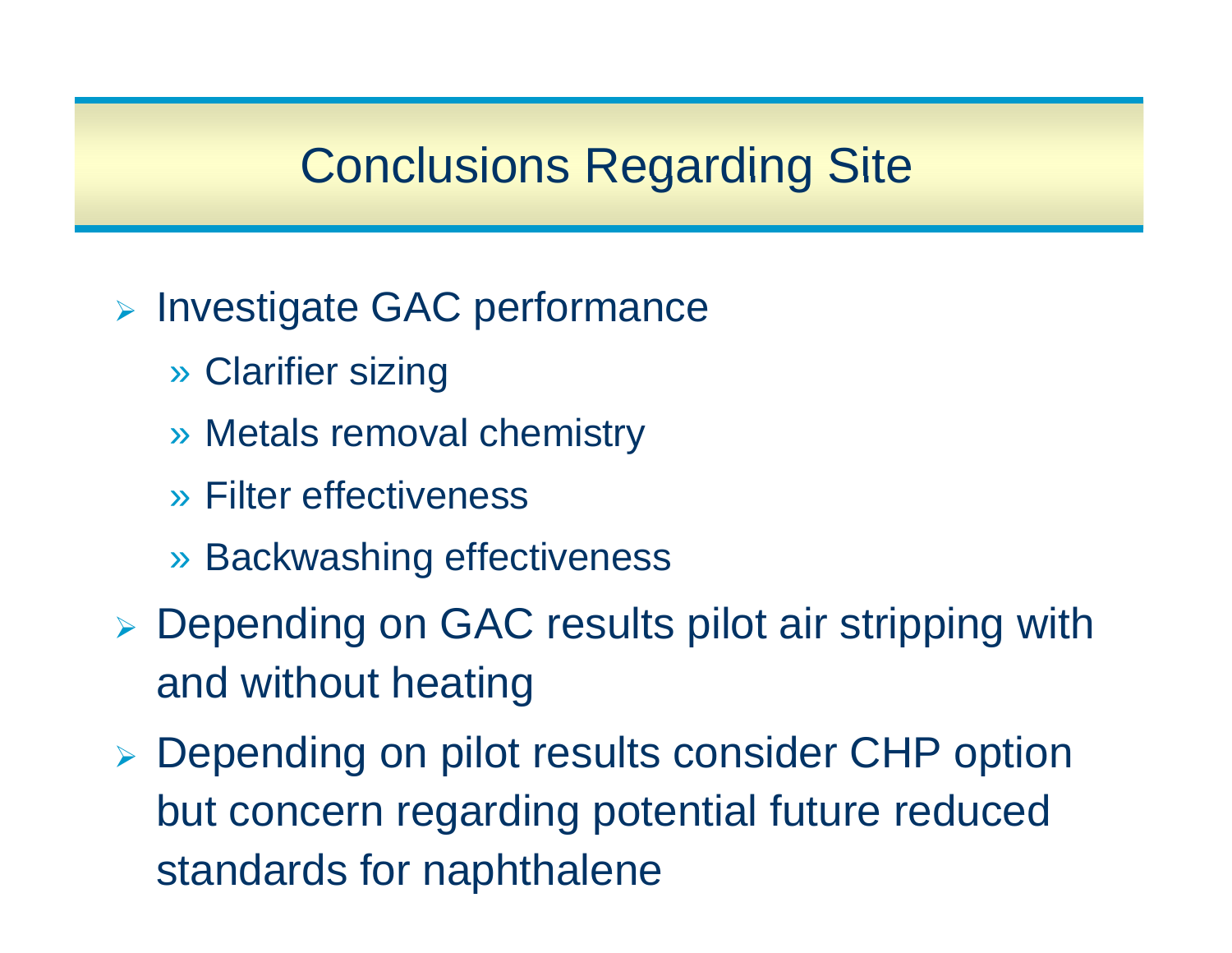## Conclusions Regarding Footprint Analysis

- ¾ $\triangleright$  Labor is high cost but has a relatively low footprint
- ¾Electricity and energy is relatively low cost but has a high footprint
- $\blacktriangleright$ Materials can have a high footprint
- ¾ Footprint for travel, electricity, and natural gas are relatively straightforward to calculate for various options
- ¾ Footprint for materials (e.g., GAC) can be substantial but are uncertain without manufacturer input… accurate carbon footprinting for groundwater remediation requires reliable carbon footprints for materials (GAC, chemicals, etc.)
- $\blacktriangleright$  GAC footprint is not well understood
	- »6.45 lbs of  $CO<sub>2</sub>$  per pound of GAC from Goldblum, et al.
	- »» May be substantially more than 10 lbs of  $CO<sub>2</sub>$  per pound of GAC for virgin, coal-based carbon but could be substantially lower for regenerated carbon
	- »Emphasis on using renewable resource for GAC feedstock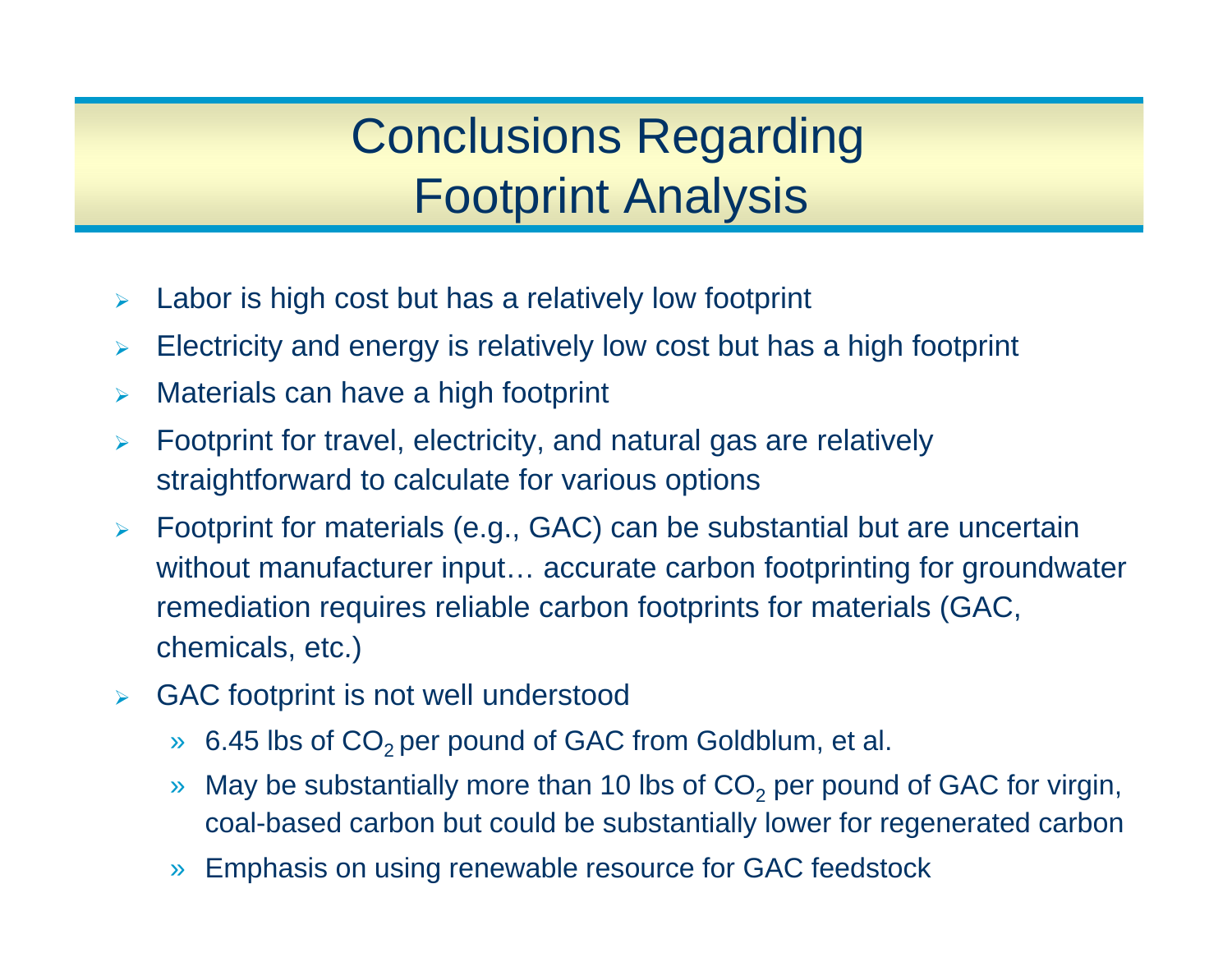## Conclusions Regarding Technological Applications

- $\blacktriangleright$  $\triangleright$  CHP (combined with heat exchangers) is a carbon and energy efficient method of heating process water
	- »May be beneficial to some biological treatment systems
	- »Enhances stripping efficiency
	- »In-situ remedies (?)
- $\blacktriangleright$  Optimize traditional treatment components when comparing to new or more complex treatment approaches
- $\blacktriangleright$  CHP-enhanced stripping may be even more appropriate for contaminants such as MTBE that are difficult to remove via stripping and GAC
- $\blacktriangleright$  Appropriately consider disadvantages associated with heating water before implementing a treatment approach that requires heating
	- »Increased potential for fouling
	- »System has to "come up to temperature" before effective treatment can begin
- $\blacktriangleright$  Heat pumps for building heating and cooling may be appropriate at many P&T sites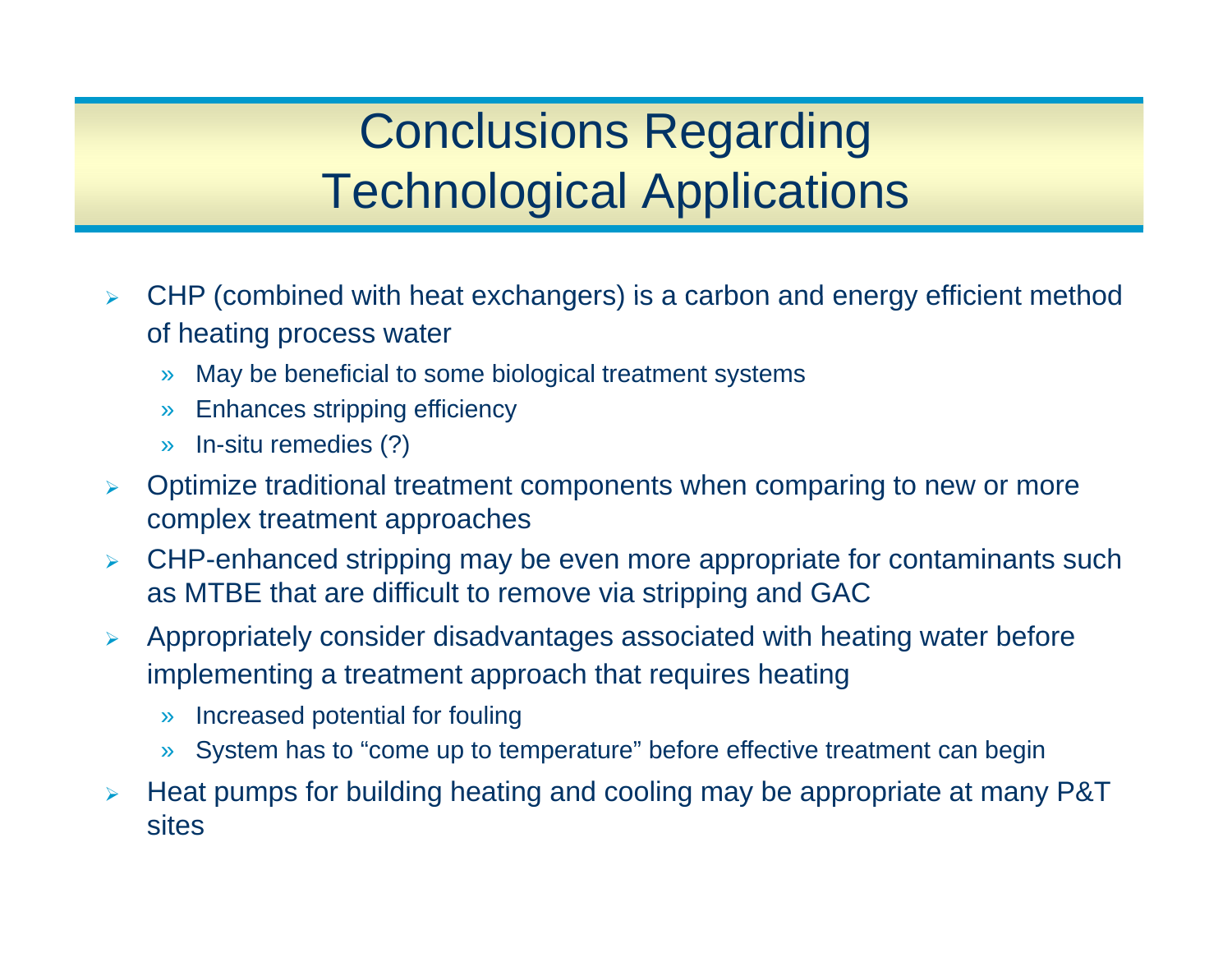## Undisclosed Site: Very Brief Background

- $\blacktriangleright$ P&T system in northeast treating arsenic at former landfill site
- $\blacktriangleright$ Flow rate 50 gpm
- $\blacktriangleright$ Arsenic in influent at about 2.5 mg/L
- ¾Iron in influent at about 65 mg/L
- $\blacktriangleright$ Manganese in influent at about 2.5 mg/L
- $\blacktriangleright$ Discharge to a POTW
- ¾Evaluation focused on treatment plant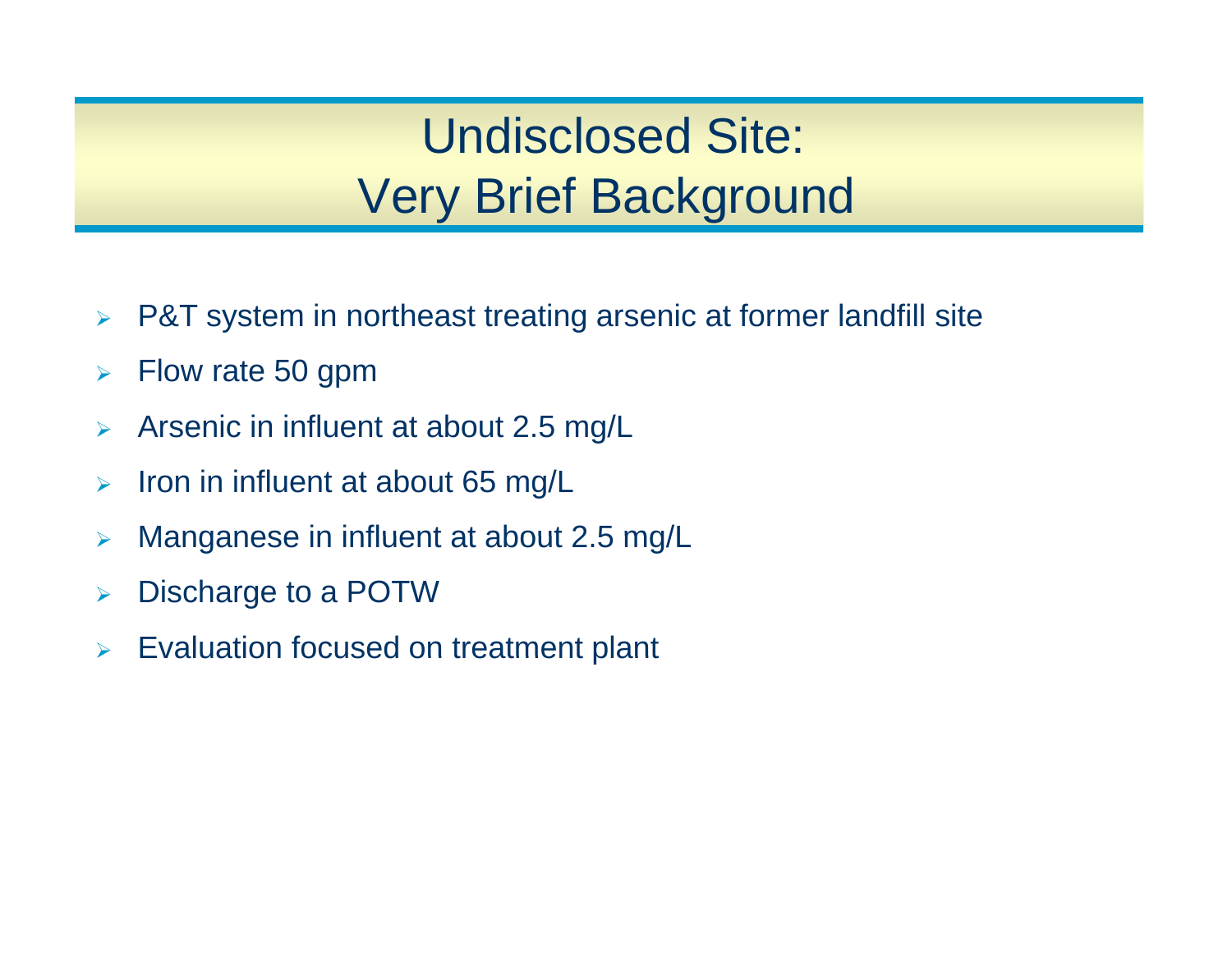#### Where are We in the Process?

#### > Quantifying various environmental footprints

- » Carbon footprint associated with
	- Electricity and chemical usage
	- $-$  Waste disposal and water discharge
	- Operator labor
	- Passive LFG emissions
- » Impacts to ambient air quality (NOx, SOx, chemical vapors, etc.)
- » Impacts to local water resource (e.g., use of treated water)
- » Footprint of impacts to land and ecosystems
- » Footprint from chemical manufacturing and waste disposal
	- Landfill space and POTW capacity
	- Natural resources for chemical manufacturing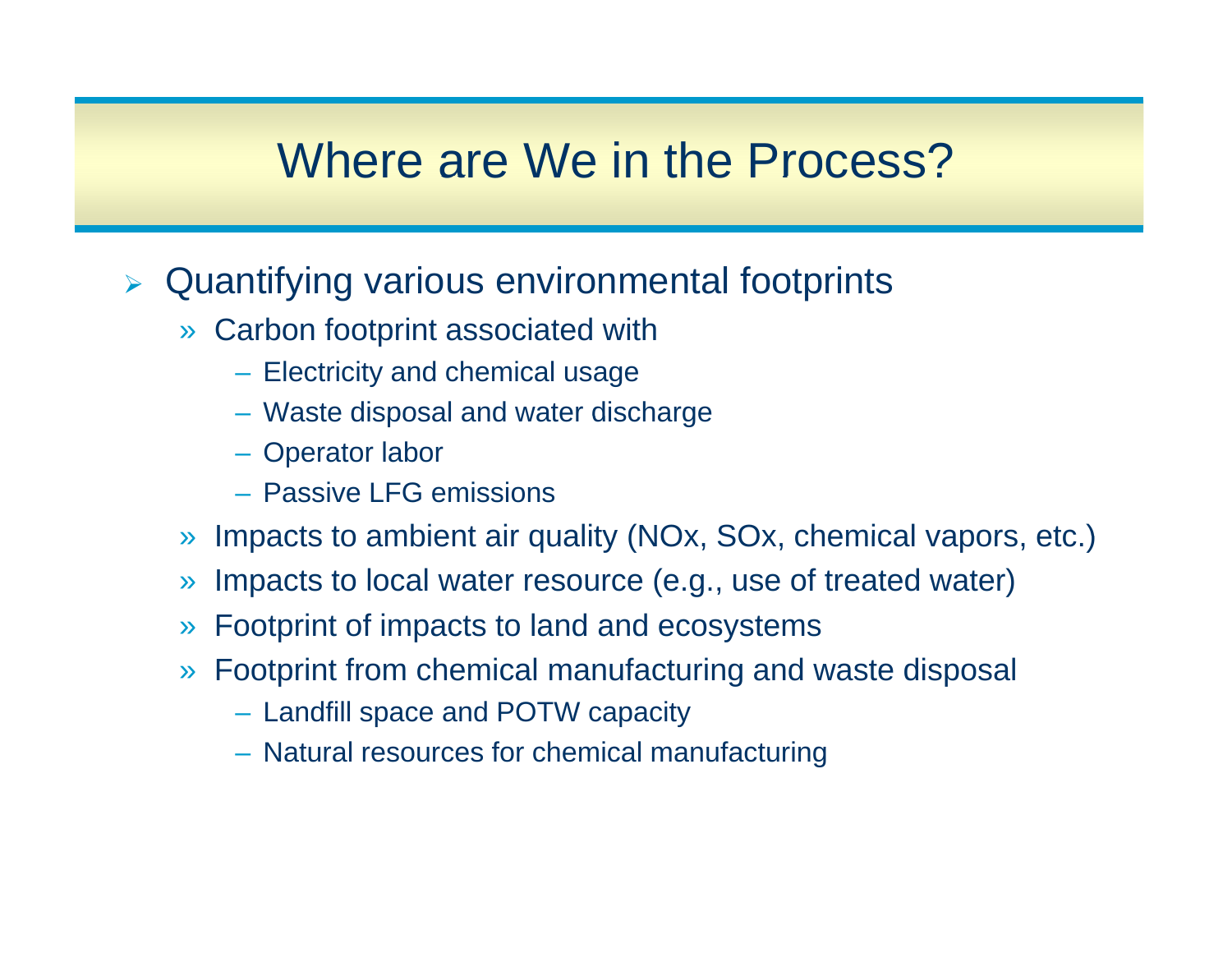#### Where are We in the Process?

- ¾Considering options for renewable energy
- ¾Considering options for managing passive LFG emissions
- ¾ $\triangleright$  Considering reasonable modifications to treatment process assuming current flow parameters
- $\blacktriangleright$  $\triangleright$  Considering more extensive modifications to treatment process in case increased flow is required
- ¾Considering alternative discharge options for treated water
- ¾ Considering potential for heat pump to provide building heat (instead of current electric heaters)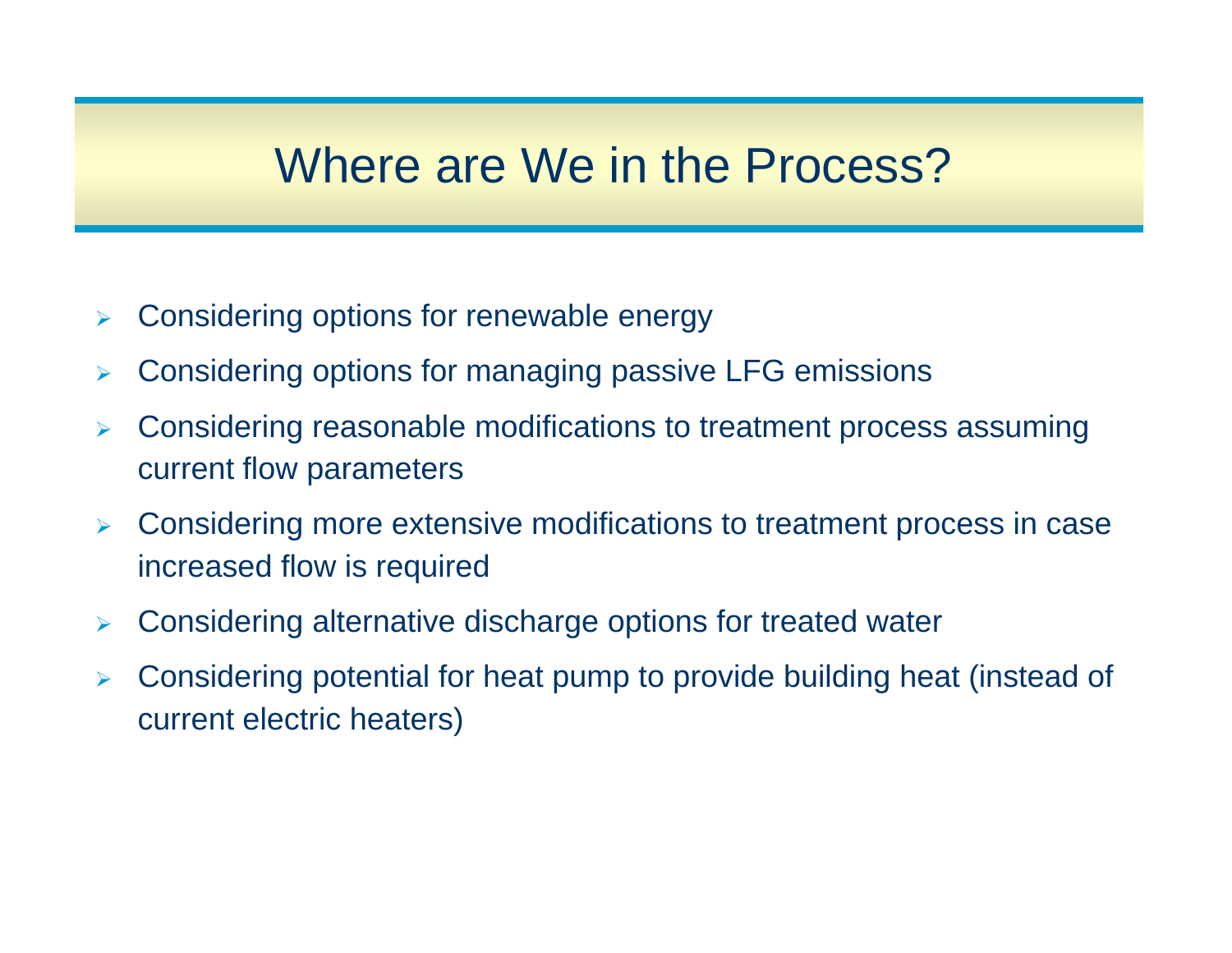## Innovative Technology #1: Very Brief Background

- ¾RP Landfill site in the northeast
- ¾ Presumptive remedy, improve cap and P&T for indefinite amount of time to capture plume
- ¾ Selected/operating remedy
	- » Identify cell with source area
	- » Extract water to capture plume
	- » Inject extracted water (and air) into cell to create a bioreactor to consume source
	- »Discharge remaining extracted water to the POTW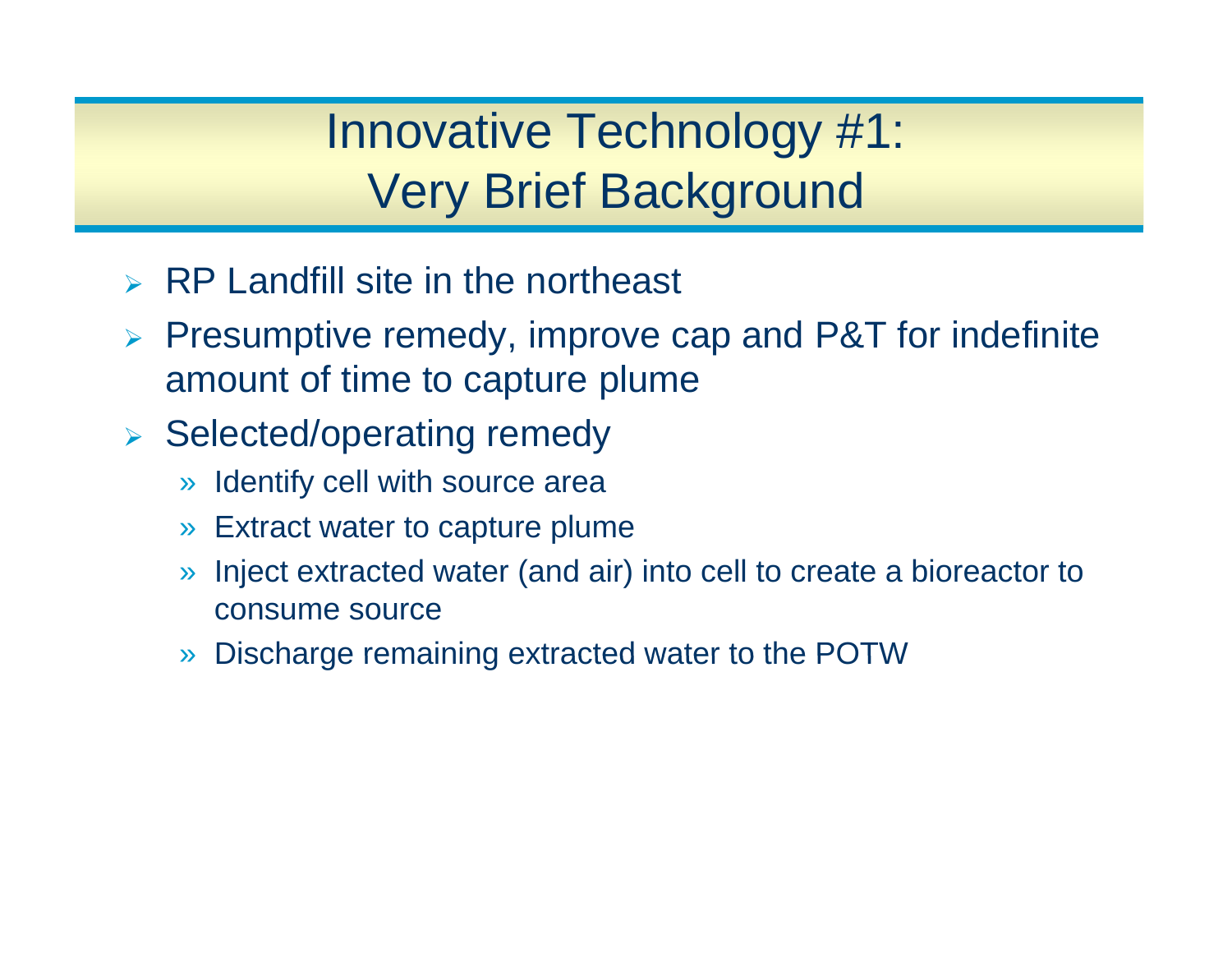### Green Remediation Perspective

- > More intensive short-term O&M will likely avoid long-term operation
	- » Reduced carbon footprint
	- »Reduced traffic amongst ecosystem that has developed around closed landfill
- ¾ Reuse of some of the extracted water and reduced flow to POTW
- ¾ Potential lessons learned include
	- » Potentially viable source remediation strategy for other landfill **sites**
	- » Addition of water to some landfills (anaerobic reactor) can enhance LFG production to extend life of LFG-to-energy projects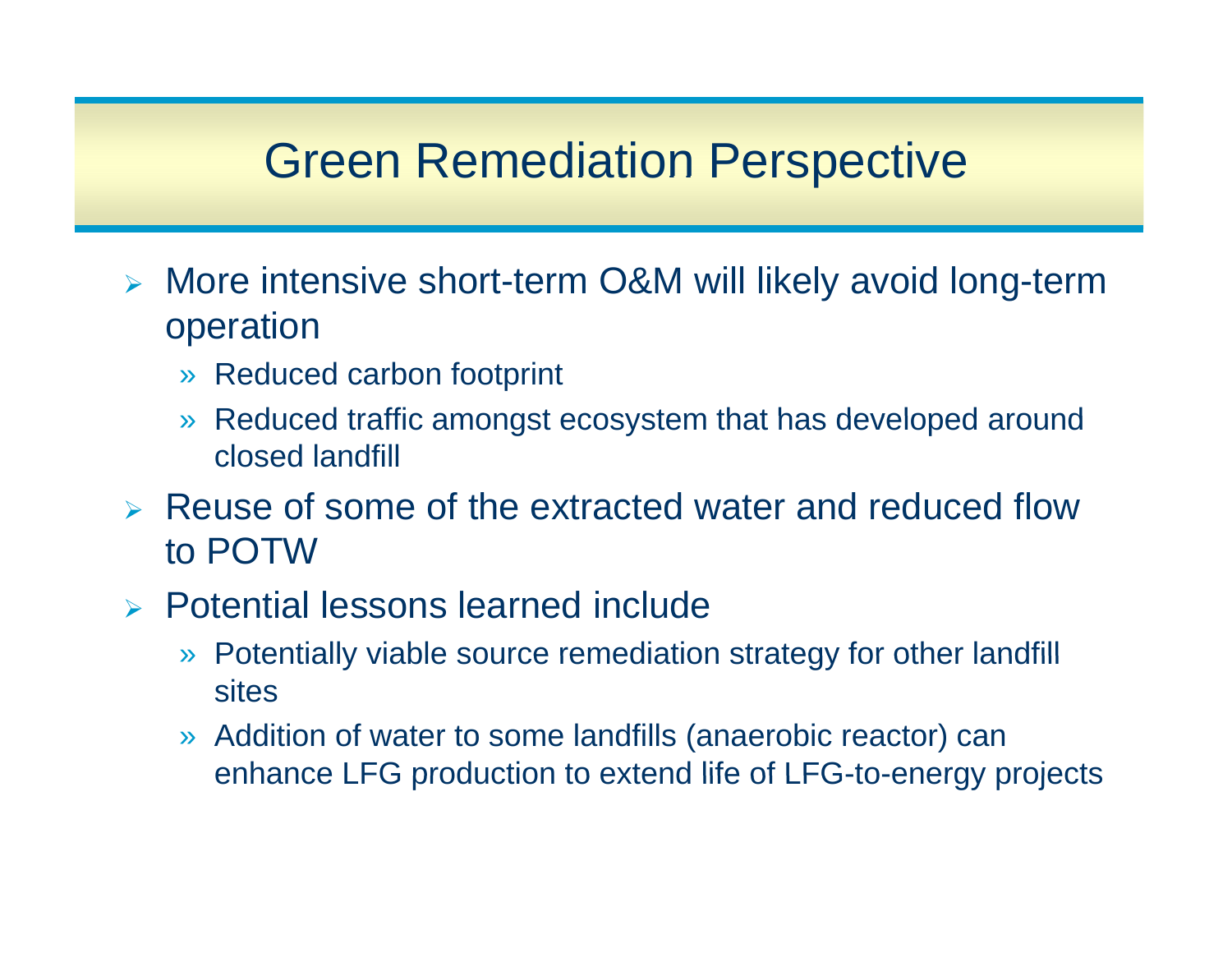Innovative Technology #2: Very Brief Background

- $\blacktriangleright$  RP manufacturing site in the mid-west with TCE plume (1,100 feet wide and a mile long)
- $\blacktriangleright$ Presumptive remedy, plume containment with P&T for 10 years until source is remediated
- $\blacktriangleright$  Selected/operating remedy is bioaugmentation using water from the formation for mixing and injection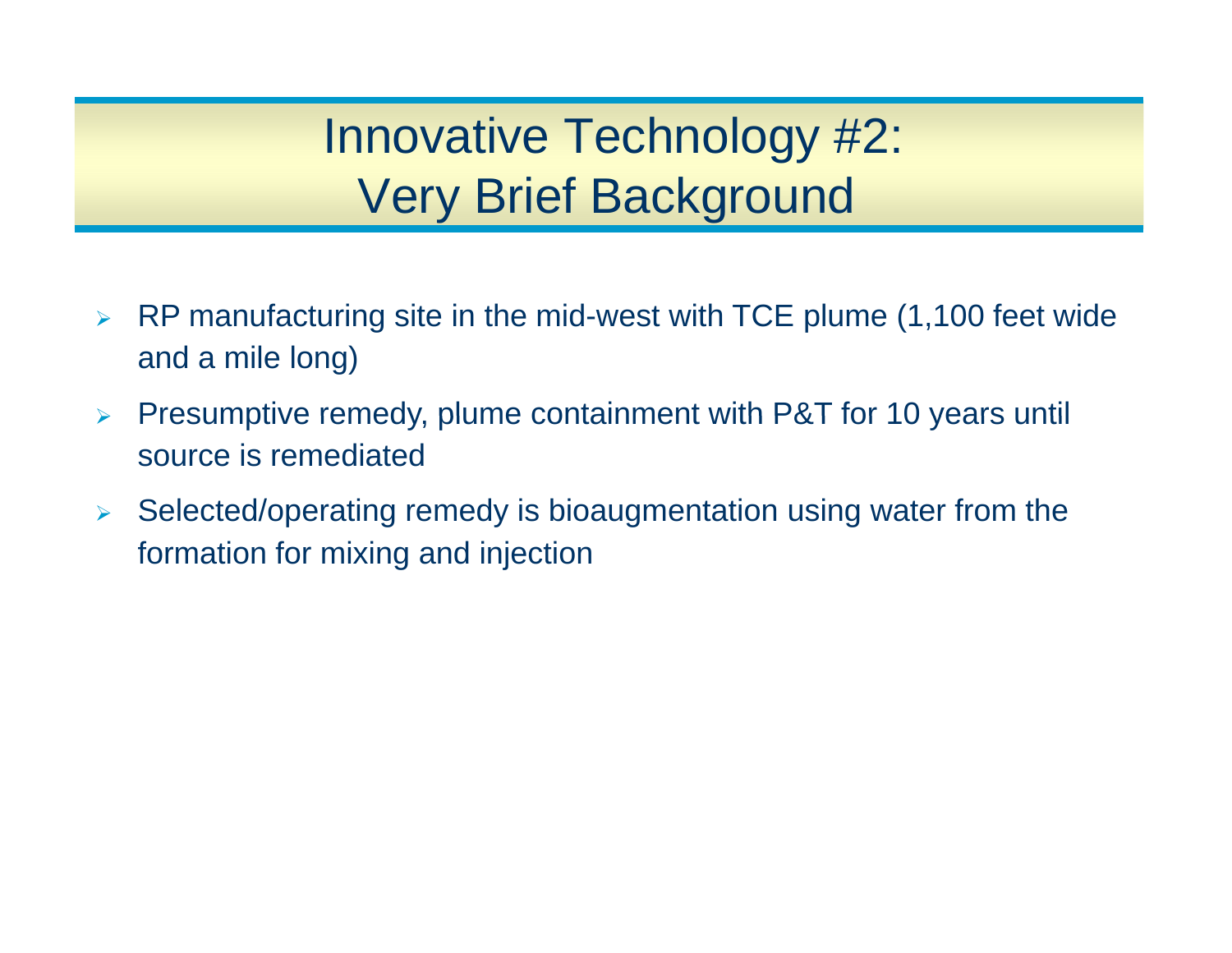### Green Remediation Perspective

- $\blacktriangleright$  Electricity to extract and treat water with air stripping is replaced by electricity to inject nutrients and energy involved in manufacturing nutrients… estimated >50% reduction in carbon foot print
- $\blacktriangleright$  Reduce daily or frequent traffic to and around the site… on site presence is limited to 4 weeks per year rather than about 3 visits per week
- $\blacktriangleright$  Facilitate reuse of the property by avoiding above-ground structures and extensive piping
- ¾ Avoid disruption to land surface to pipe extracted water from extraction wells back to probable location of treatment plant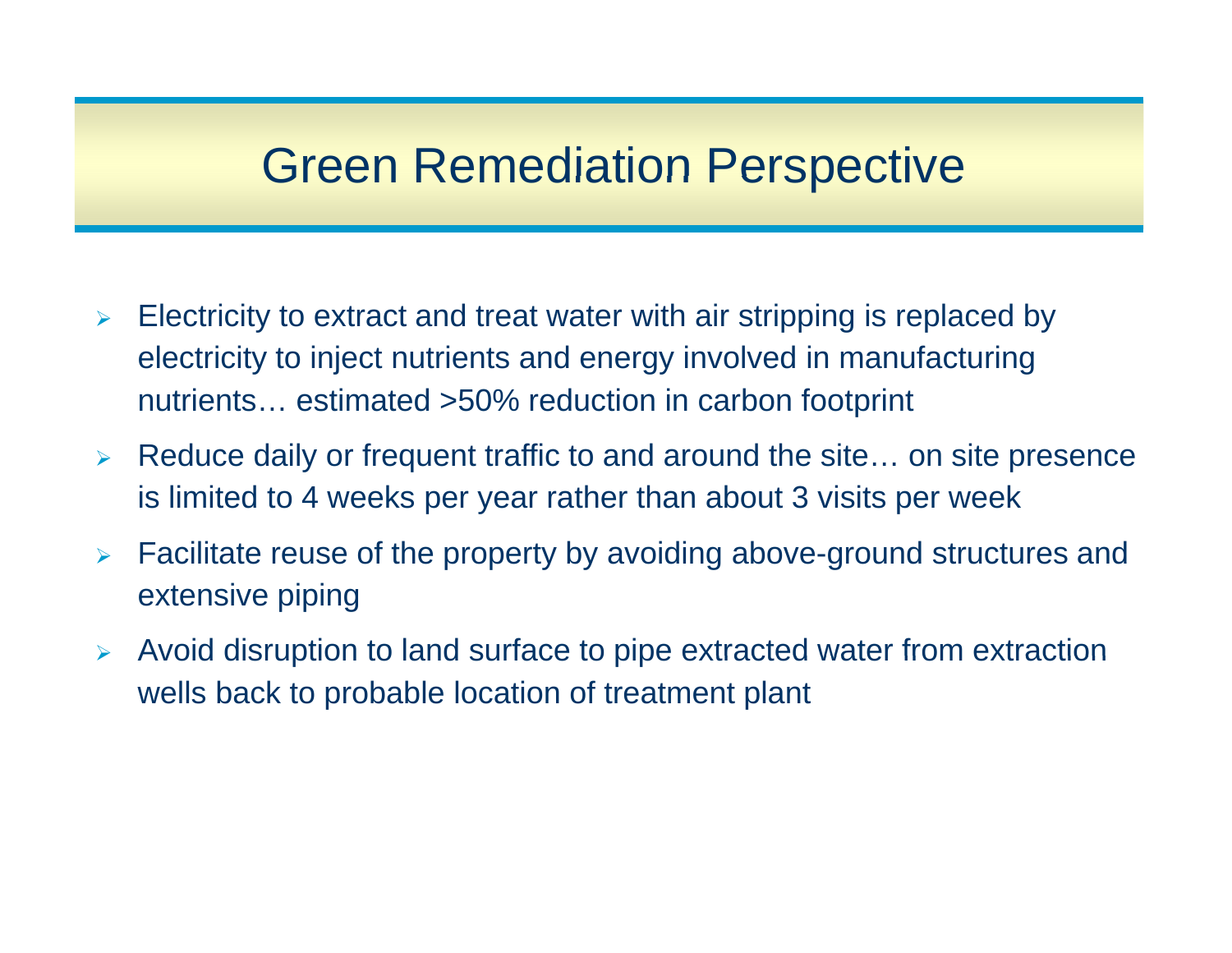## Lessons Learned to Date(P&T Focused)

- ¾Design treatment buildings with energy efficiency in mind
- $\blacktriangleright$ High footprint items are not necessarily high cost items
- $\blacktriangleright$  Electricity usage and treatment chemicals/materials are the biggest contributors to the carbon foot print
- $\blacktriangleright$  Electricity and chemical/material usage is directly tied to flow rate…
	- » Lowering flow rates helps lower footprint
	- » Invest in optimizing extraction (generally, provide adequate capture with the minimum required flow rate)… conduct a capture zone analysis
	- » Thoroughly consider passive and in-situ remedies for all or some of the plume before resorting to P&T
	- » Consider source removal to avoid long-term P&T… be sure that active remediation won't be needed after source removal activities… from a carbon footprint perspective, it doesn't pay to have to do both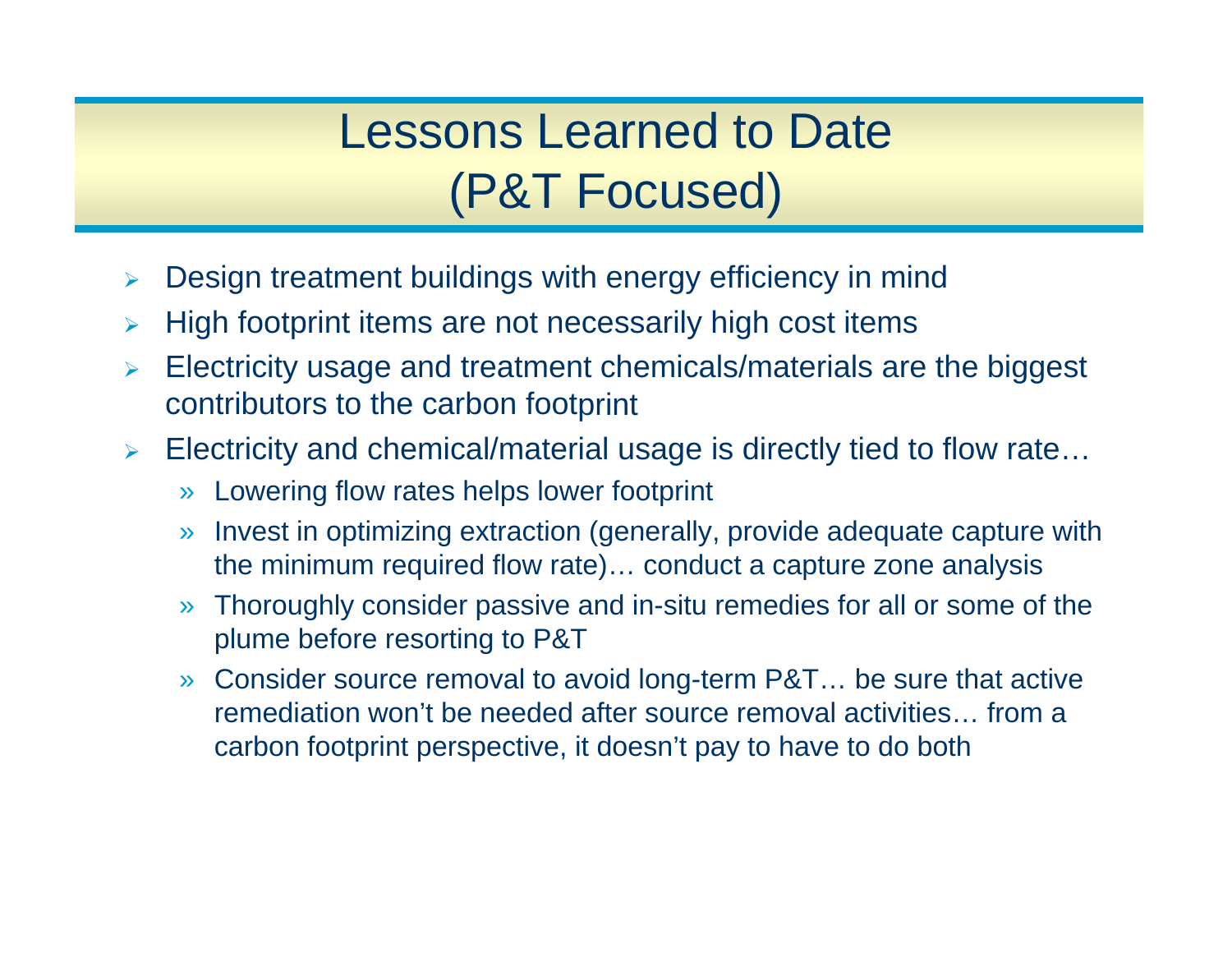## **GeoTrans' Upcoming Activities**

- ¾ Completion in mid-May of green remediation evaluation at the undisclosed site mentioned earlier
- $\blacktriangleright$ Green remediation evaluation of RP brownfields site in New Jersey
- ¾ Green remediation evaluation in association with RSE at the Alaric Superfund Site (EPA Region 4)
- $\blacktriangleright$ Green remediation evaluation in association with RSE at the 10<sup>th</sup> Street Superfund Site (EPA Region 7)
- ¾Potential green remediation webinar for RP during annual internal remediation conference